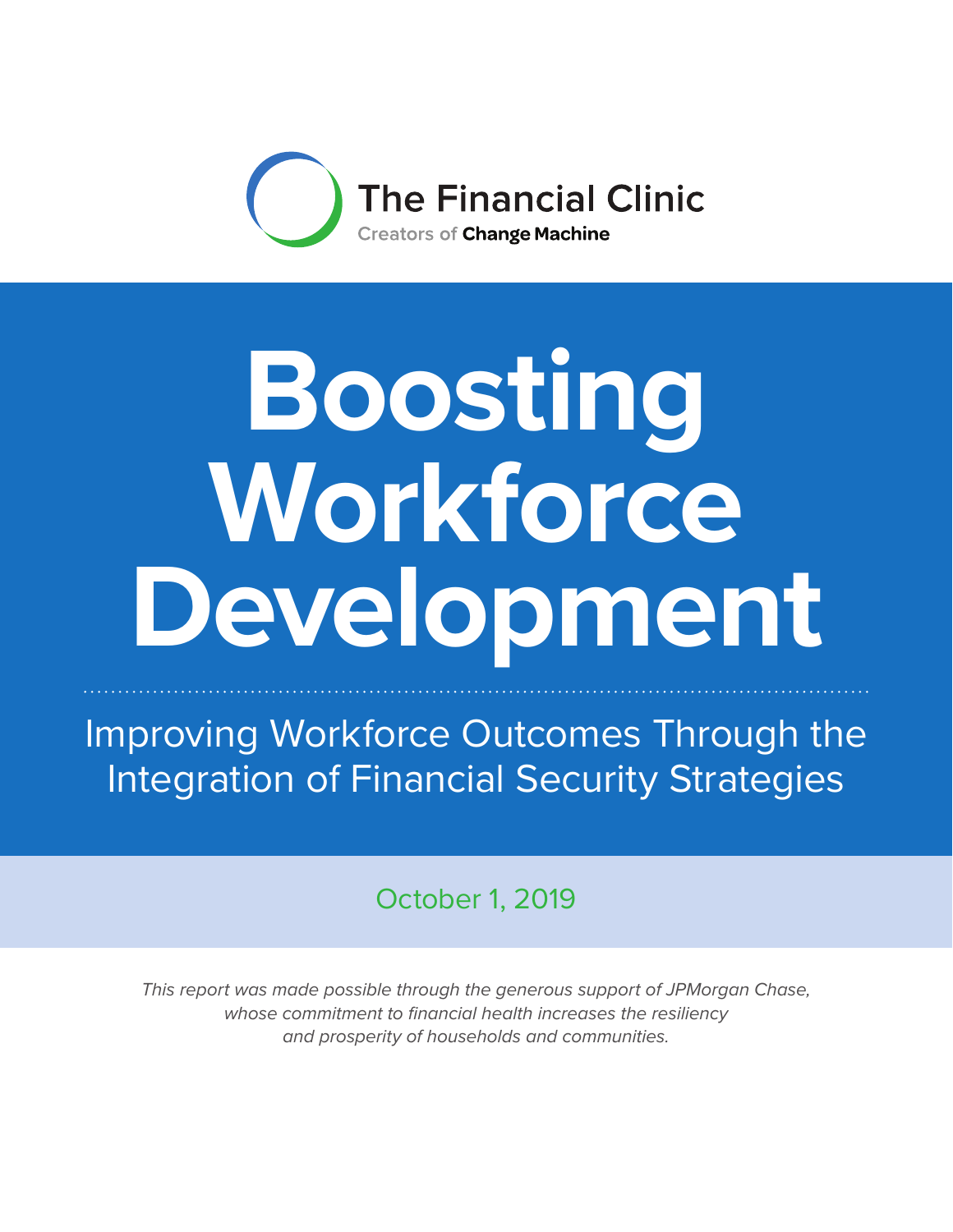# TABLE OF CONTENTS

. . . . . . . .

| <b>Summary of Key Findings</b>                                                                      |
|-----------------------------------------------------------------------------------------------------|
|                                                                                                     |
| <b>Making the Case to Employers</b>                                                                 |
| Acknowledgements                                                                                    |
| <b>Introduction</b>                                                                                 |
| Meeting Participants (and Programs) Where They Are                                                  |
| <b>WorkBOOST NYC</b>                                                                                |
| <b>Data and Research Methods</b>                                                                    |
| <b>The Impact of Financial Security Services</b>                                                    |
| <b>Finding 1: Improved Financial Security Improves Participant</b><br><b>Job Placement</b>          |
| Finding 2: Financial Security Services Improve Job Retention                                        |
| <b>Key Success Drivers</b>                                                                          |
| Success Driver 1: Embedding, Not Layering                                                           |
| <b>Success Driver 2: Cultivate Investment</b>                                                       |
| <b>Success Driver 3: Embrace the Data</b>                                                           |
| <b>Making the Case to Employers</b>                                                                 |
| Where Have Practitioners Had Success in Making the<br><b>Case to Employers?</b>                     |
| The "Bottom-Line": How Building Participants' Financial<br><b>Security Reduces Employers' Costs</b> |
| <b>Conclusion</b>                                                                                   |
| <b>Endnotes</b>                                                                                     |
| <b>Appendix A</b>                                                                                   |
|                                                                                                     |

. **. . . . . . . . . .** .

 $\ddotsc$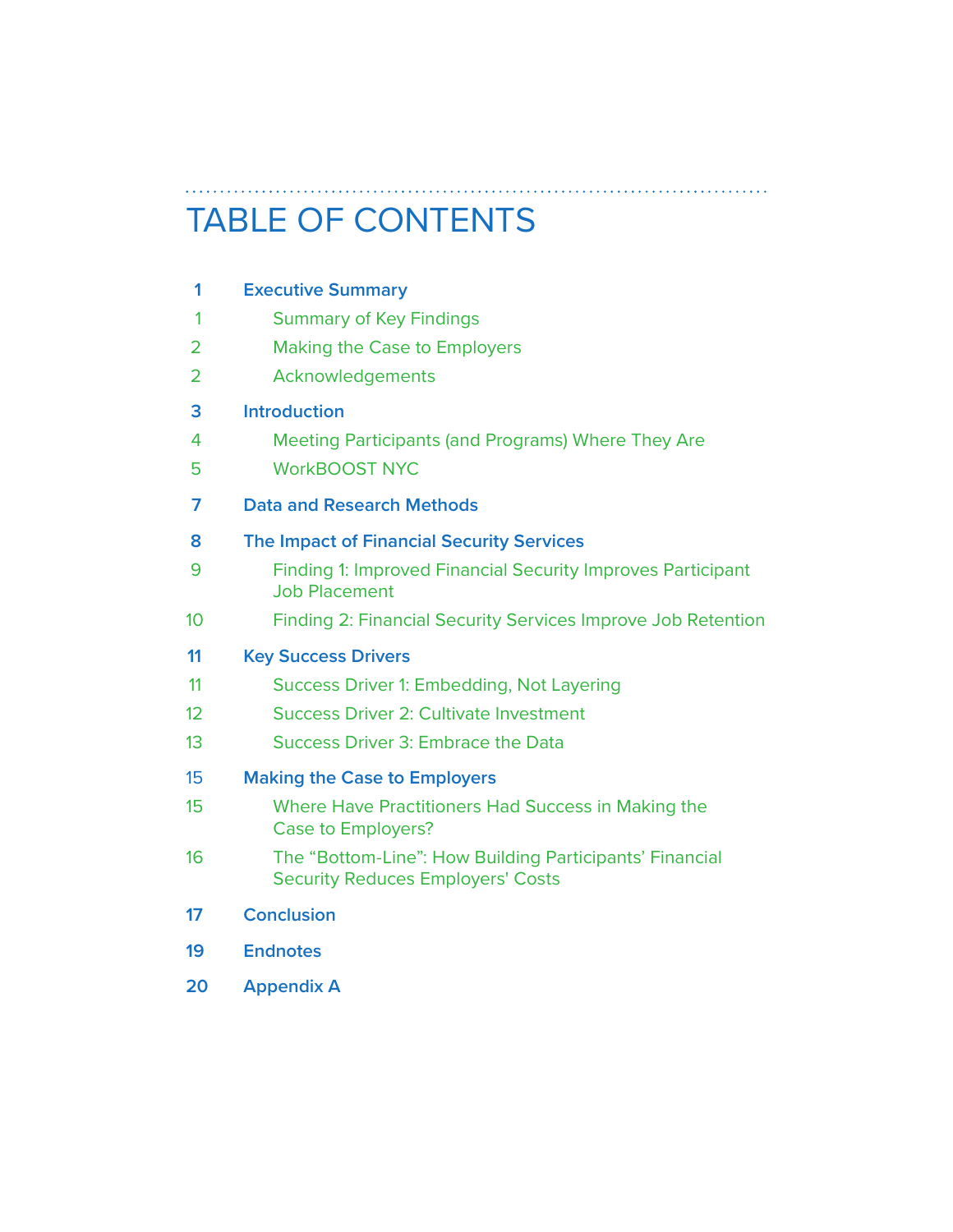# EXECUTIVE SUMMARY

In 2016, The Financial Clinic ("the Clinic") launched its first Financial Security Ecosystem: WorkBOOST NYC. The goal of this unique collaboration was to support sector-leading workforce development organizations in New York City to embed financial security strategies into their existing service-delivery models. Borrowing a popular metaphor from the high-tech sector, "business ecosystems" leverage the power of connections, collaborations, and continuous evolution to create and capture new value. The Financial Security Ecosystem ("Ecosystem") is designed to advance not only the Clinic's vision and its partners' unique missions, but the anti-poverty field as a whole.

WorkBOOST NYC included a complete bundle of the Clinic's best practices and services and was designed to seamlessly combine with partners' existing programs through capacity building, direct service, and lasting change—all connected through the Clinic's cloud-based financial coaching platform, Change Machine. Combining customer-level financial data, workforce development outcome data, and qualitative insights from WorkBOOST NYC partners, this report demonstrates the positive impact of integrating financial security strategies into workforce development programs. In

*"Borrowing a popular metaphor from the high-tech sector, 'business ecosystems' leverage the power of connections, collaborations, and continuous evolution to create and capture new value."*

addition, it captures the key characteristics and high-impact practices that help providers of workforce services succeed at integrating financial security services. The Clinic is proud to contribute these results to the growing body of evidence demonstrating the value of financial security strategies to a broad range of workforce organizations.

### **Summary of Key Findings**

The Clinic's analysis of WorkBOOST NYC data and interviews, as well as reflections on the program implementation experience of partners, identified five key takeaways:

### **CUSTOMER IMPACT**

### **1. Setting Goals and Achieving Milestones**

The Clinic believes that forward-thinking, asset-driven, and passionately-held financial goals are essential to motivate the kind of behavior change that enables individuals to build their financial security. Setting goals with a financial coach, or at a workshop, can provide customers with clarity of purpose, help them build confidence, and increase their feelings of self-efficacy. Working with a financial coach to identify goals and create a purpose-driven action plan, as well as tracking those milestones , also had a positive impact on individual coaching participants. In fact, every additional action completed by customers in one program increased their chances of job placement by more than 5 percent.

### **2. Financial Security Improves Retention**

Improved financial security had a significant impact on a customer's likelihood of being retained in a job. For example, customers that received financial security strategies from frontline staff at Madison Strategies Group were 22 percent more likely to be retained after 90 days and 23 percent more likely to be retained after 180 days. For customers that received financial security strategies from frontline staff at Seedco, each additional meeting with a financial coach led to a 13 percent increase in their likelihood of being retained after 180 days.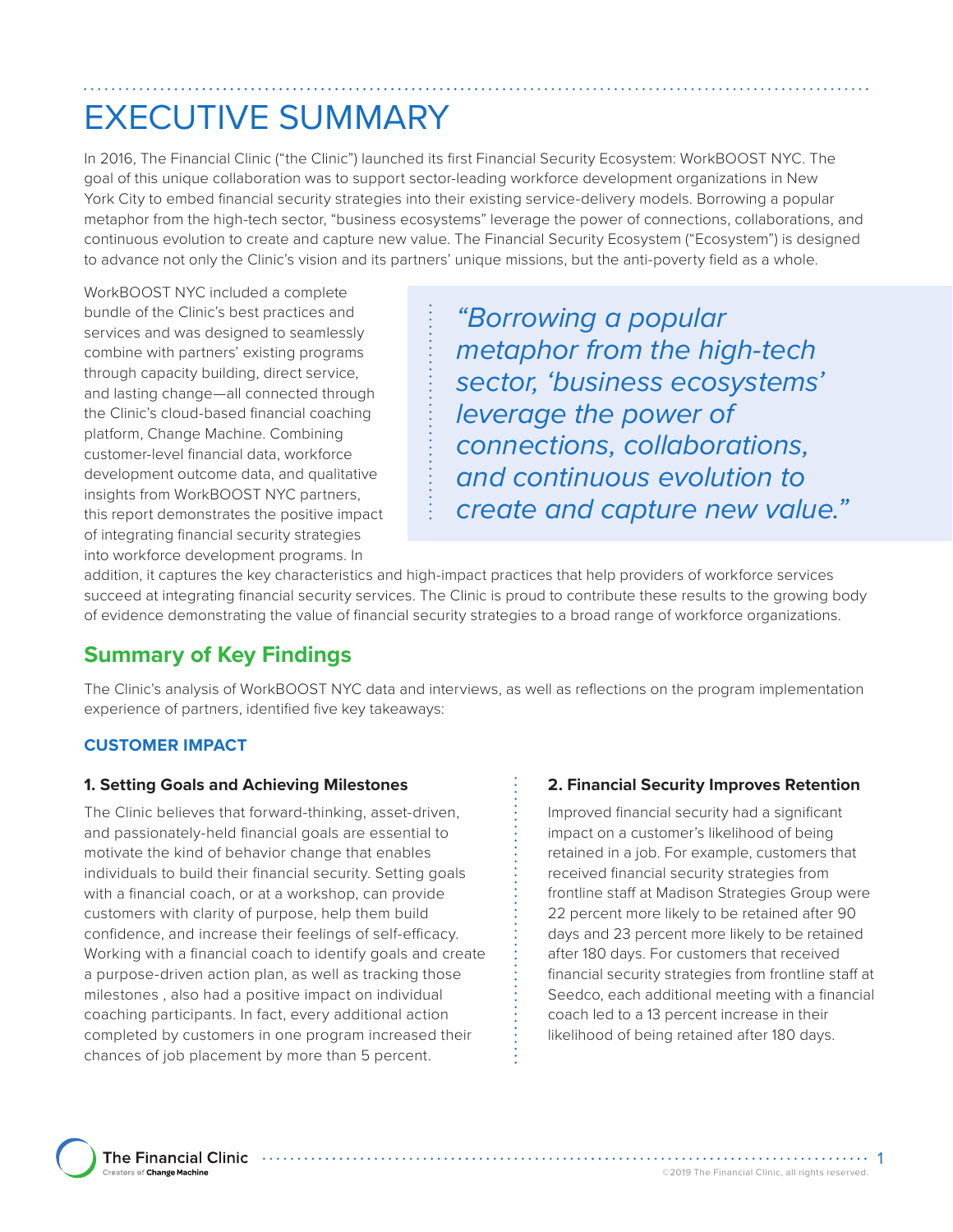### **ORGANIZATIONAL BEST PRACTICES**

### **3. Embedding, Not Layering**

WorkBOOST NYC confirms the insight that the Clinic outlined in its 2017 series of issue briefs with Corporation for a Skilled Workforce: The key to successfully delivering financial security content is to fully integrate the curriculum and delivery and referral processes of financial security services into an organization's existing services. It is critical that both frontline staff and organizational leadership view financial security building as an intuitive and seamless mechanism to enhance the organization's existing services, as opposed to extra, unrelated set of tasks.

### **4. Cultivate Investment**

Multi-directional engagement is ideal and working at several levels of the organization concurrently builds momentum and engagement. Successful implementation requires the full commitment and participation of all relevant stakeholders in an organization.

### **5. Embrace the Data**

Measurement and evaluation are key to program success. And while every participating organization came to WorkBOOST NYC with a different capacity in terms of data collection and management, a commitment to improving those capabilities within the Ecosystem is essential. In addition, flexibility and a willingness to leverage the full power of the data collection—to support the delivery and tracking of financial security services—resulted in better quality outcome metrics.

### **Making the Case to Employers**

New employees with improved financial security are more likely to retain employment. This exciting result confirms what other research has suggested: Improved financial security reduces stress and distraction at work and empowers jobseekers to succeed both in the workplace and in other areas of their lives. Turnover is a major expense for employers and retaining the best talent can give any business an edge over the competition. These results bolster the case for financial security building and provide workforce development organizations with additional data to make this compelling case to partners in the private sector.

### **Acknowledgements**

Thank you to the JPMorgan Chase Foundation. for providing the Clinic with a generous grant to produce this report. In addition, the Clinic would like to thank the WorkBOOST NYC partner organizations and their staff who agreed to be interviewed in support of this research, as well as the Clinic staff who dedicated their time to help identify and memorialize best practices. The Clinic is also greatly appreciative of the sage wisdom and reflections of Bret Halverson, Melinda Mack, Alison Omens, Sarah Sable, and Shayne Spaulding. Devan Visvalingam provided critical research assistance, drafting, and editing throughout the report's production. Any errors remain the Clinic's alone.



CAMBA's HomeBase, a homelessness prevention program, provides a variety of homelessness prevention tools to assist families and individuals experiencing a housing crisis and who are at imminent risk of entering the shelter system. "Forward Focus" is the workforce development program within the HomeBase program.

### **Madison Strategies Group**

Madison Strategies Group (MSG) helps individuals reach their full potential and achieve economic mobility by developing and delivering innovative employment, education, and financial empowerment strategies. MSG does this by serving as a bridge between those that need shortterm training and the businesses that need skilled workers.<sup>1</sup>



Seedco designs and implements innovative programs and services for workers, families, and businesses. Seedco's Youth Advancing in the Workplace program supports struggling, young adults to retain jobs, achieve wage gains, or move along a career pathway.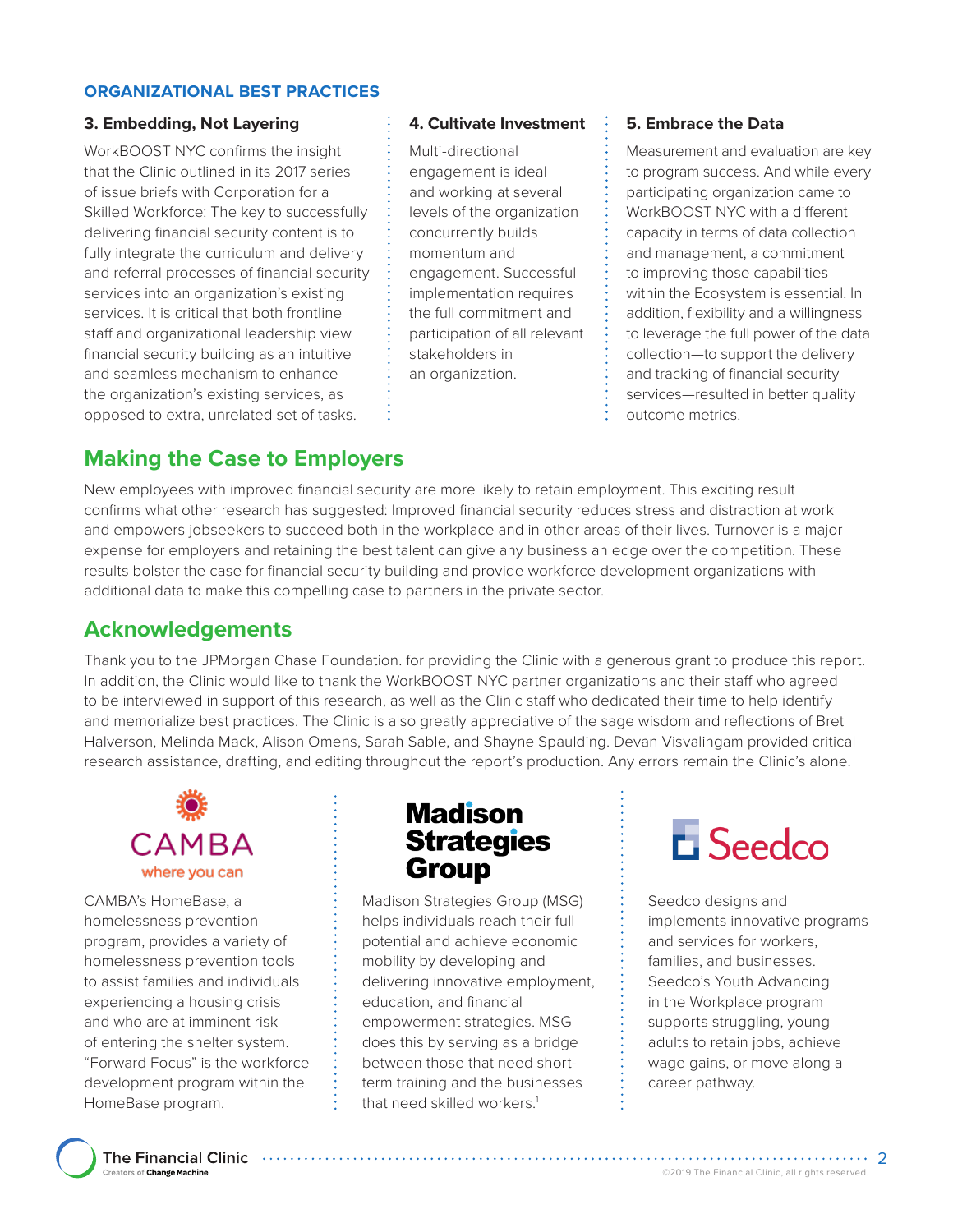# INTRODUCTION

With unemployment at a near-historic low, it might be tempting to assume that workers' financial security has improved as employers are forced to compete for the best talent. However, even a decade after the financial crisis, many workers continue to face a variety of financial challenges.2 While wages for many stagnate, Americans are managing record levels of consumer and student loan debt, struggling to save, and are everywhere facing pressure to keep up with the changing nature of work. Research suggests that this financial stress can make employees less engaged, miss work more often, and more likely to quit.<sup>3</sup>

Jobseekers and workers also face a number of complicated challenges in today's workplace that can make it even more difficult to succeed. Seven percent of U.S. employees suffer from wage garnishment only 11 states have laws banning the use of credit scores to screen job applicants; and, while 82 percent of workers receive paychecks through direct deposit, many low- to moderate-income individuals do not have bank accounts.<sup>4</sup> As a result, there is a growing interest among workforce organizations to integrate financial security services directly into the very fabric of their existing programs.

The Clinic has a history of supporting the workforce field in these efforts. In 2004, the Clinic's founder, Mae Watson Grote, published "Unrealized Gains," an environmental scan of workforce programs and an exploration of the case for embedding financial security. In 2008, the Clinic partnered with the New York City Department of Small Business Services, the agency responsible for coordinating adult workforce services, to design and embed financial security building into existing supports for new employees. In the 2011 report "Scaling Financial Development," the Clinic demonstrated that even basic financial security building strategies, like helping jobseekers pull their credit reports or open a bank account, correlate with both increased hours worked and weekly wages.<sup>5</sup>

In 2017 and with support from MetLife Foundation, the Clinic and The Corporation for a Skilled Workforce co-wrote a brief series, "When is More Not Extra," to better understand the impact of financial security strategies on workforce programs and the ways in which integrating financial security services into workforce programs can achieve greater impact without requiring significantly extra cost and time.

Driven by the belief that providing these additional services does not need to be a burdensome undertaking, the Clinic launched WorkBOOST NYC, its first Financial Security Ecosystem ("Ecosystem"), in May 2016.6 The Ecosystem is a comprehensive partnership approach that builds financial security for low- to moderate-income individuals at scale and accelerates program improvement and outcomes. In an Ecosystem, Clinic staff work with leadership at partner organizations to plan where and how to integrate financial security strategies into existing workflows. Clinic staff also provide comprehensive wraparound supports to ensure successful integration into workforce programs.

Many of the leading workforce organizations in New York City have already begun to integrate financial security services into their programs with significant success. WorkBOOST NYC contributes additional evidence of the importance of this support for jobseekers, and the experiences of partner organizations confirm that financial security services improve mission outcomes. By strengthening the financial security of program participants, these organizations have improved job placement and increased retention, enabling participants to focus on their new jobs while improving confidence and lowering stress.

The purpose of this report is to highlight the impact that financial security strategies have on workforce development outcomes, as observed through the WorkBOOST NYC program. In addition, the Clinic identifies best practices for integrating financial security services into nonprofit organizations' existing programs.

The key findings presented here are not intended to be an exhaustive list of what the Clinic has gleaned from WorkBOOST NYC, but instead are the insights in which the Clinic has the most confidence and those that the Clinic believes will be most compelling and actionable. This paper also suggests a number of avenues for future research, including a deeper investigation into the relationship between financial coaching and workforce program completion and a closer look at the specific mechanisms through which coaching improves participants' job retention. Lastly, the Clinic believes that developing a more comprehensive understanding of the unique barriers faced by certain jobseekers including, but not limited to, young adults—is of critical importance and can inform both future program design as well as policy interventions. Our commitment to continuing this conversation was a guiding force behind creating SectorBOOST, a new Financial Security Ecosystem based in New York City that focuses specifically on young adult jobseekers. The Clinic hopes that this report marks only the beginning of the organization's contribution to this body of work.

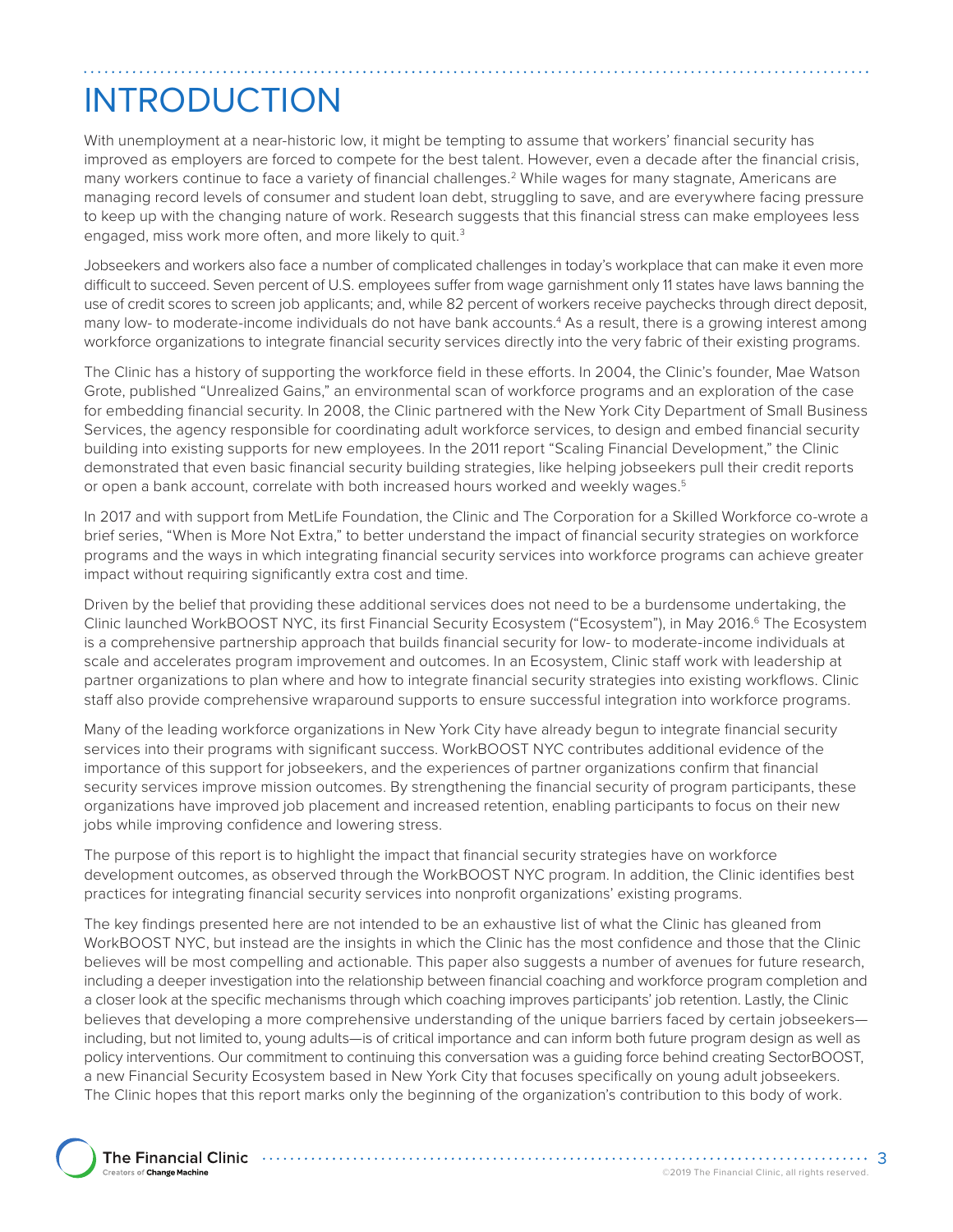### **Meeting Participants (and Programs) Where They Are**

The evolution of the financial security field accelerated upon the recognition and adoption of the understanding that financial educators, coaches, and counselors could deepen their partnerships with the people they assist—and thus their impact as well—when they "meet people where they are." While the field is not strictly composed of financial coaches, most practitioners have come to acknowledge the effectiveness of a what-they-need and when-they-need-it

coaching approach in the service of communities. Meeting people where they are is empowering, deepens partnerships, and drives better outcomes.

Borrowing from the social work field and other helping professions, this approach has one central principle: People seeking help are experts in their own lives. Professional training and experience do not eclipse the value of lived experience; in fact, acknowledging and embracing individual perspectives affords practitioners the opportunity to leverage the inherent strengths and assets of their

*The Clinic strives to not only meet people where they are, but to meet programs and practitioners where they are, too.*

participants—such as past accomplishments, motivations, and values—in addressing their financial insecurity and supporting their progress. In a financial coaching context, this can often be summarized as a person's forward-thinking, asset-driven, and passionately-held financial goal. This powerful starting point has three major implications:

- 1. The pervasiveness of financial insecurity also means that there is an opportunity to bring exponential scale to the Clinic's financial security mission. In leveraging the nation's existing workforce infrastructure, the Clinic is building a **broad spectrum of entry points** for building financial security, thus ensuring that there are no wrong doors to build financial security. Given that financial insecurity is the very reason low- to moderate-income people access nonprofits—otherwise, jobseekers would simply hire career coaches, headhunters, or network with angel investors—the Ecosystem model first recognizes that financial insecurity is a foundational issue underpinning every mission that the Clinic's nonprofit partners strive to fulfill every day.
- 2. There is no wrong point for building financial security, yet it is unlikely that frontline staff have the bandwidth or subject matter expertise to deal with complicated financial issues. Therefore, practitioners require a **deep toolbox of strategies** that is laser-focused on resolving common pain points in service-delivery. From jobseekers navigating prospective employers who check credit histories to newly employed young adults who require bank accounts for direct deposit, the Ecosystem is designed to leverage the relationships that frontline staff have with participants to offer strategies and tools to handle the most common financial barriers to achieving mission.
- 3. Even when the Clinic has employed a "meet the program where they are" approach and reframed financial security in accordance with what-the-program-needs and when-the-program-needs-it, the work is not sustainable unless there are better **outcomes**. Effectively integrating financial security strategies into existing programs that serve low- to moderate-income individuals in workforce organizations requires connecting the new activities and amplified results, such as lower recidivism or higher retention.

The Clinic's partners are already experts in delivering their own programs, and therefore not asked to adopt a preconceived definition of success.<sup>7</sup> The Clinic aims to leverage the inherent strengths and assets of partner organizations by adopting only the strategies that alleviate their barriers and amplify their outcomes. As such, meeting the program where they are illustrates the power of connections, collaborations, and continuous evolution to create and capture new value.

Seamless embedding of financial security services is powered by the Clinic's financial coaching platform, Change Machine. Built by practitioners for practitioners, Change Machine delivers online training materials, tipsheets, and lessons that help frontline staff master financial coaching topics such as building or repairing credit, protecting against identity theft, and applying for unemployment insurance. The platform also provides a central location for staff to enter participants' financial data and track progress through a mutually defined action plan oriented toward building financial security. Lastly, Change Machine gives users access to a nationwide network of financial coaches and financial security practitioners to support them in serving their participants.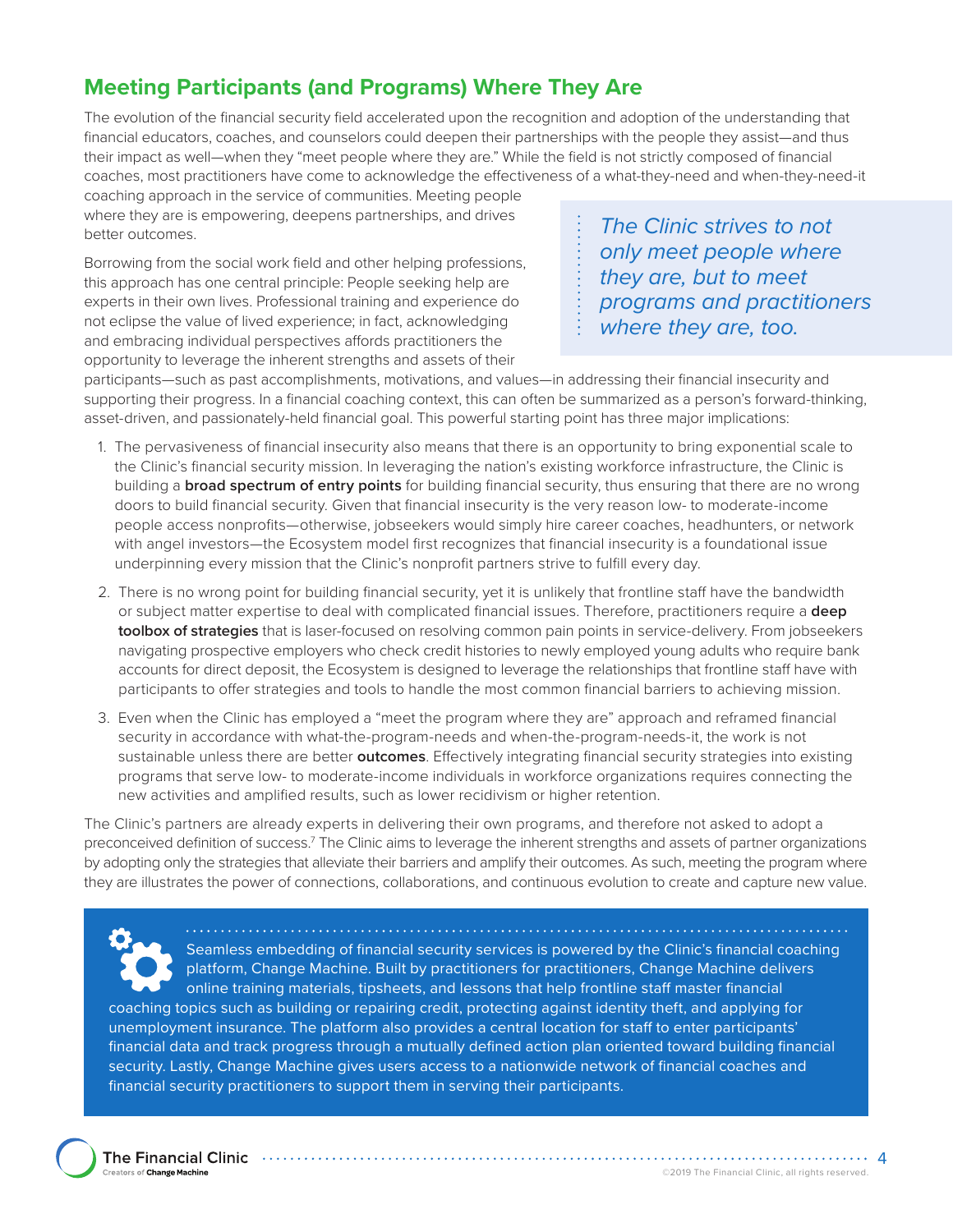### **WorkBOOST NYC**

### **HIGHLY TAILORED, INTENSE CUSTOMIZATION**

In WorkBOOST NYC, the Clinic partnered with eight high-performing NYC-based workforce organizations over the course of two years to deepen the full value of financial services integration. WorkBOOST NYC's first cohort of partners included the following workforce development organizations: Madison Strategies Group, Opportunities for a Better Tomorrow, Phipps Neighborhoods, and the Stanley Isaacs Neighborhood Center. All of these organizations successfully integrated financial security building curriculum and referral processes into their existing programs. The success of this initial cohort led to the creation of a second cohort in 2017, which included CAMBA, Comprehensive Development, Inc., Seedco, and Year Up, joining returning members Madison Strategies Group and Opportunities for a Better Tomorrow.

### **Tier 1 Light-Touch Activities**

- 
- **Goals:** Identify a financial goal
- **Assets:** Track expenses
- **Banking:** Calculate financial transaction costs
- **Credit:** Pull credit report
- **Debt:** Calculate total debt
- **Taxes:** Refer taxpayers to an IRS VITA site

### **Tier 2 Financial Security Outcomes**

- . . . . . . . . . . . . . . . . . . .
- **Goals:** Achieve a financial goal
- **Assets:** Save consistently
- **Banking:** Reduce financial transaction costs
- **Credit:** Increase credit score
- **Debt:** Reduce debt
- **Taxes:** Save a portion of tax refund toward

WorkBOOST NYC incorporated differing levels of financial security strategies into the organizations' service models that can be broadly separated into "light-touch" and "high-touch" services. To reach more participants, frontline staff were trained to incorporate light-touch strategies into their work and refer program participants with more complex financial challenges to a highly trained Clinic financial coach for virtual coaching sessions or hightouch financial strategies. Examples of high-touch activities and their corresponding stage of implementation, are listed in Table 1 below.

### Table 1: **Examples of Financial Security Activities by Program Stage**

| <b>Stage of Services</b> | <b>Light-Touch versus High-Touch</b><br><b>Financial Strategies</b> | <b>Examples</b>                    |
|--------------------------|---------------------------------------------------------------------|------------------------------------|
|                          | Light-Touch by Frontline Staff                                      | Calculate banking fees             |
| In Program               |                                                                     | Research appropriate bank accounts |
|                          | High-Touch by Financial Coach                                       | Open a bank account                |
| <b>Post Placement</b>    | Light-Touch by Frontline Staff                                      | Identify a frozen bank account     |
|                          | High-Touch by Financial Coach                                       | Obtain a Chexsystems report        |

Participants who were referred to the Clinic's financial coaches for high-touch strategies were provided with direct one-on-one service and their progress toward building financial security was measured by their achievement of financial outcomes in the following six areas: assets, banking, credit, debt, taxes, and financial goals.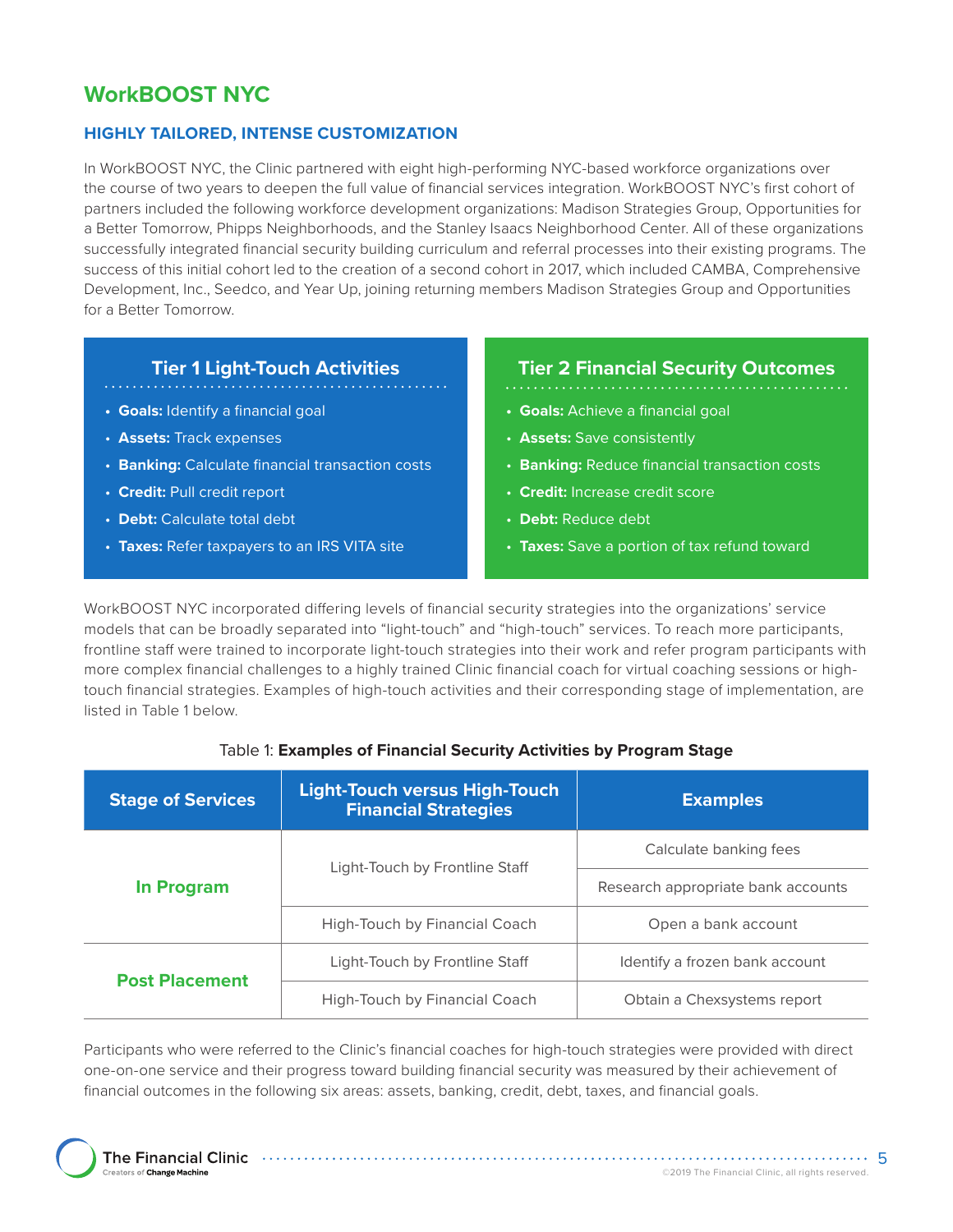This report focuses on the outcomes and experiences of three top performing organizations that agreed to participate in WorkBOOST NYC's second cohort: CAMBA, Madison Strategies Group (MSG), and Seedco. Table 2 (below) provides a high-level description of the primary characteristics of each organization.

| <b>Organization</b>                                             | <b>Yearly</b><br><b>Revenue</b> | Total<br><b>Staff</b> | <b>Total Programs</b>            | <b>Total Participants</b><br>yearly             |
|-----------------------------------------------------------------|---------------------------------|-----------------------|----------------------------------|-------------------------------------------------|
| <b>CAMBA</b><br><b>HomeBase Forward</b><br><b>Focus Program</b> | \$130.0                         | 1.600                 | All of CAMBA: 150<br>Homebase: 2 | All of CAMBA: 45,000<br>Homebase: 4.500         |
| <b>Madison</b><br><b>Strategies Group</b>                       | \$1.1                           | 9                     | 3                                | 893                                             |
| <b>Seedco</b><br>Youth Advancing in<br><b>Workplace Program</b> | \$7.8                           | 65                    | All of Seedco: 20                | All of Seedco: 7,000<br>Youth Advancing: 50-100 |

### Table 2: **WorkBOOST NYC Organization Demographics**

Financial security services can be integrated across the timeline of a workforce program participant's job-seeking journey. In the early stages of workforce programming, participants and coaches work together to address existing financial problems, setting up the participants for success upon job placement. The most common financial security strategies used early on in workforce programming include identifying financial goals, reviewing credit reports, managing debt, developing budgets, and understanding transaction costs, and opening accounts.

Following job placement, the main financial security strategies used in program integration include leveraging and managing work supports, continuing budgeting, establishing and improving credit scores, and consistently saving. The first few months back at work for a low-income jobseeker can be the most challenging. Challenges may include adjusting to a new schedule, anticipating potential changes in public assistance, and navigating unforeseen expenses like childcare or new clothes.

The logic of integration that drives the Ecosystem model is built on the insight that workforce organizations and asset building programs share many similar goals. Identifying a financial goal can both motivate saving habits and increase morale for work and job searching. Other examples of mutually reinforcing goals include maximizing weekly earnings, reviewing a credit report, addressing wage garnishments, budgeting for income changes, and setting up a bank account for direct deposit.

#### **Snapshot of WorkBOOST NYC Participant Finances Average credit score 589 either Median debt balance \$1,010 Median savings \$0**

**"credit invisible" or "credit unscorable."8 45%** 

A subprime credit score makes it much more difficult for a participant to get approval for a credit card or safe loan, limiting access to affordable financing to manage emergencies or purchase necessities like a car. The cost of servicing debt while trying to make ends meet without any emergency savings puts immense pressure on jobseekers, impairing their focus on finding a good opportunity and interfering with workforce program participation. Even high-level statistics suggest the opportunity for further integration between financial security building and workforce programs. A growing body of results suggests significant and positive benefits of financial security services for jobseekers, and the Clinic is proud to add the WorkBOOST NYC program to this collection of results.<sup>9</sup>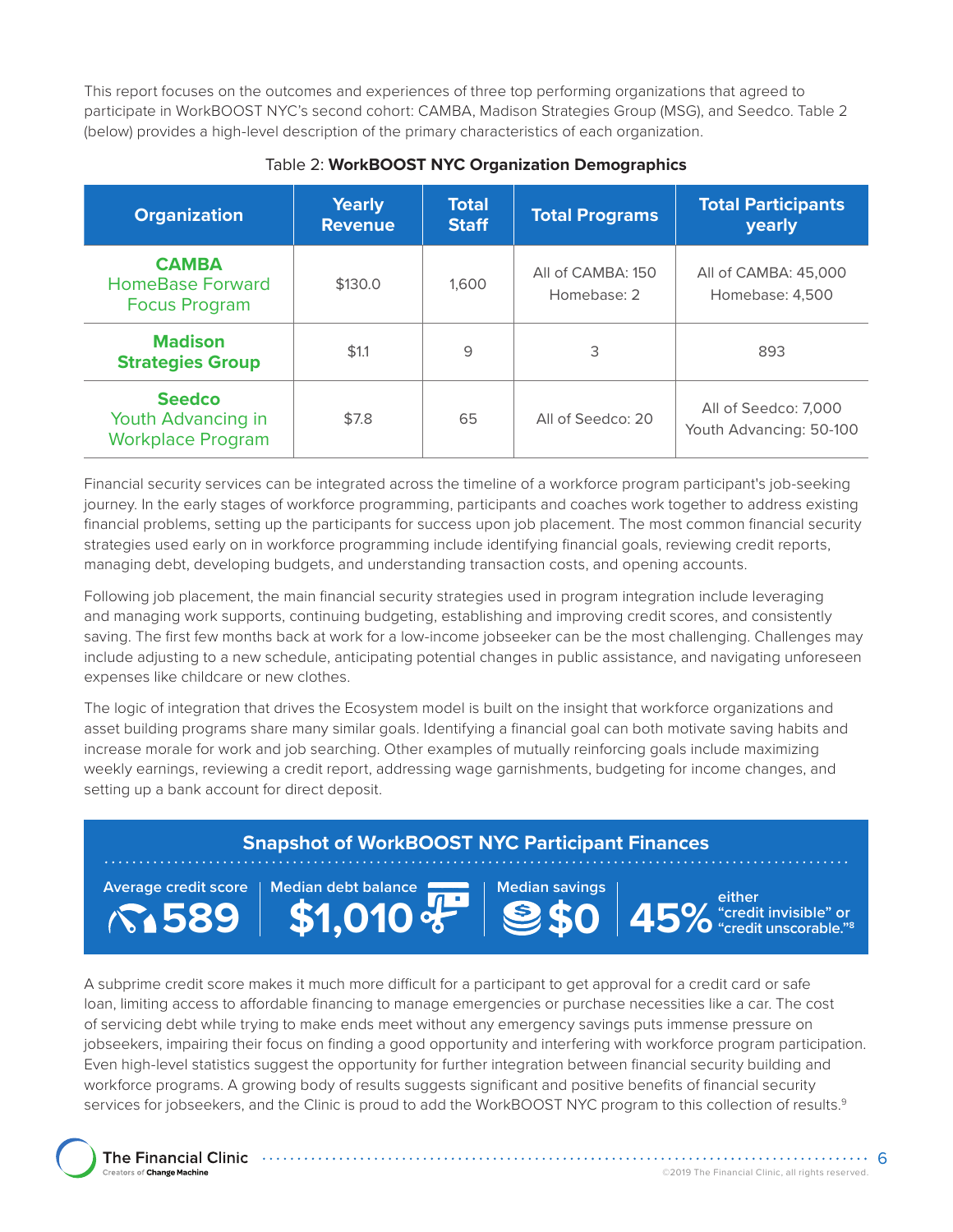# DATA AND RESEARCH METHODS

This section outlines the Clinic's research design and methods used to evaluate the impact of WorkBOOST NYC and identify organizational best practices for integrating financial security strategies.

The insights included in this report are derived from a dynamic combination of both qualitative and quantitative data collected throughout the WorkBOOST NYC program. To understand the characteristics and best practices that help workforce organizations successfully integrate financial security services into their existing programs, each participating organization completed a detailed survey to build a baseline profile of organizational characteristics that might reasonably impact their abilities to deliver financial security services. These organizational demographics are important because they help isolate the most influential factors that explain success. They can also contribute to building a profile of workforce organizations that are best positioned to benefit from the integration of new financial security services.

Following completion of the program, the Clinic conducted semi-structured interviews with each partner's Ecosystem Ambassador (or main point of contact at the partner organizations), lasting between 45 minutes to an hour.<sup>10</sup> These conversations focused on major issues in the workforce field, the organization's success and challenges in the WorkBOOST NYC program, and the Ambassador's case to employers regarding the value of their organization's services, including financial security building. Additionally, all of the Clinic's financial coaches that worked closely with each organization participated in a focus group conversation centered on identifying the best practices and key supports that helped each organization achieve the program's goals.

In order to analyze the impact of financial security integration on workforce organization outcomes, this qualitative data was combined with participant-level data collected throughout the course of the program. Clinic coaches tracked key measures of financial security—including participants' asset and debt balances, banking fees, credit scores, and personal financial goals—to understand progress toward financial security. This participant data was matched to historical mission-level data provided by each participating organization. All of the organizations measured their effectiveness through the following metrics: job placement, weekly wages, and job retention. Table 3 below shows a summary of the complete historical and merged participant-level data provided by each organization and denotes the time period for which it was provided.

| <b>Organization</b>                       | # of<br><b>Participants</b> | <b>Time</b><br><b>Period</b>                             | <b>Treatment Measures</b>                                                                                                         | <b>Outcome</b><br><b>Measures</b>                            |
|-------------------------------------------|-----------------------------|----------------------------------------------------------|-----------------------------------------------------------------------------------------------------------------------------------|--------------------------------------------------------------|
| <b>CAMBA</b><br><b>Forward Focus</b>      | 274                         | April 2017<br>tο<br>February<br>2019                     | • Total Financial<br>Outcomes<br>• Total Financial Actions<br>Completed                                                           | • Placement in a Job<br>• Retention in Job<br>• Weekly Wages |
| <b>Madison</b><br><b>Strategies Group</b> | 2,270                       | April 2011<br>to<br>May 2018                             | • Light-Touch Financial<br><b>Strategies Received</b><br>• High-Touch Financial<br><b>Strategies Received</b>                     | • Placement in a Job<br>• Retention in Job<br>• Weekly Wages |
| <b>Seedco</b>                             | 96                          | September<br>2015<br>$\overline{10}$<br>December<br>2018 | • Total Financial<br><b>Coaching Meetings</b><br>• Total Financial Actions<br>Completed<br>• Total Financial<br>Outcomes Achieved | • Placement in a Job<br>• Retention in Job<br>• Weekly Wages |

### Table 3: **Summary of Data Collected, by Organization**

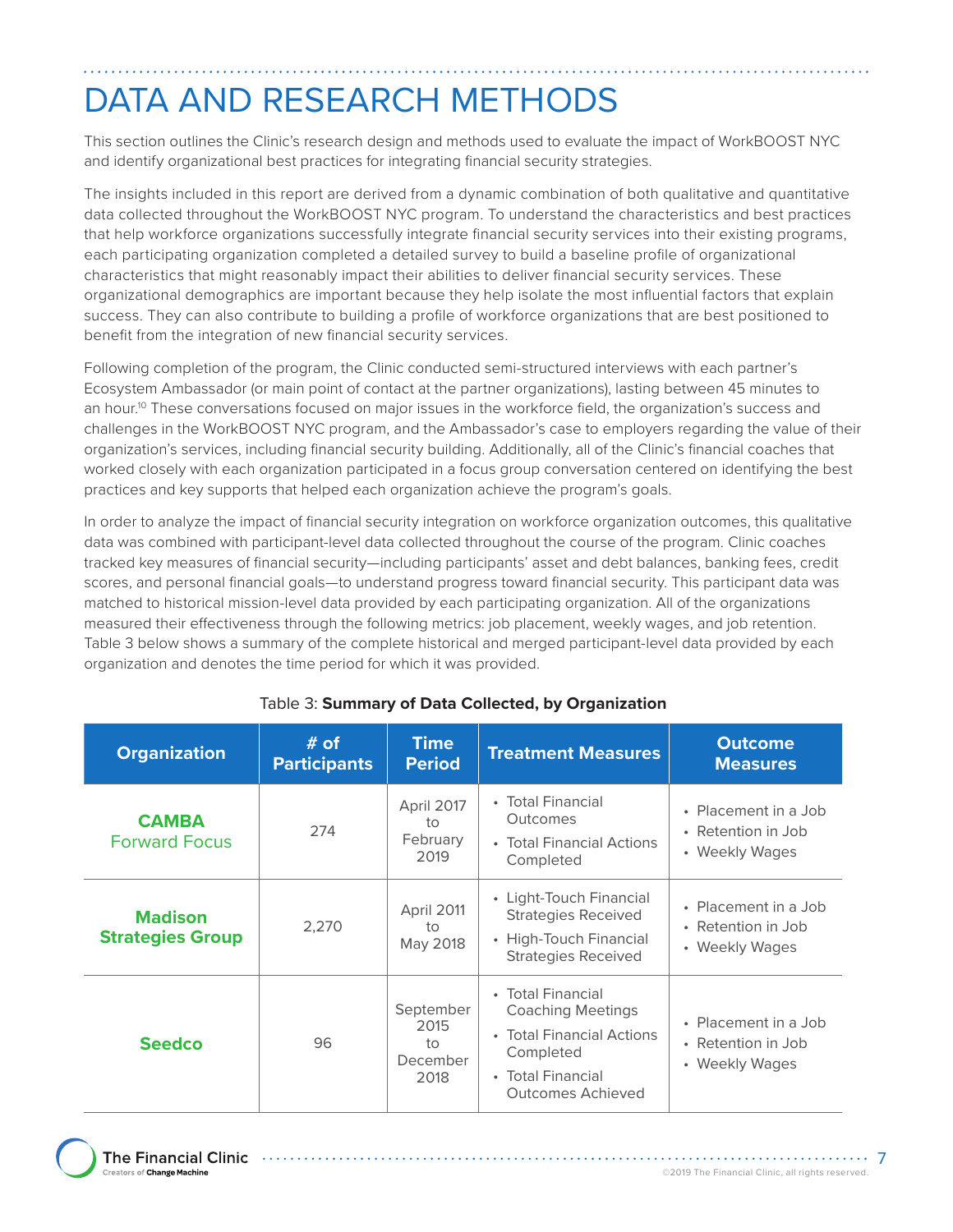Each organization provided a different set of historical data reflective of their data collection needs and capacities. MSG, for example, was able to provide all of their participant data from 2011 to 2018, which included 2,270 individual participant records. Seedco and CAMBA provided data from shorter periods, totaling 96 and 274 individual participants respectively. CAMBA began collecting data at the start of their participation in WorkBOOST NYC in 2017, and as such was not able to provide any historical data.

To accurately assess the impact of financial security services on participant outcomes, the Clinic's analysis controlled for participant characteristics like age, race, gender, education attainment, and the year in which services were received. The key findings reported here were obtained by estimating multivariate logistic and ordinary least squares (OLS) regression models, and all reported results were significant at the 95% confidence level. While the Clinic does not claim otherwise, it is important to note that all data collected and analyzed in this report was done in a service delivery context which, for the Clinic's purposes, required a non-experimental research design. As such, the results reported here are intended to provide additional insight into the experiences of WorkBOOST NYC participants and to highlight results relevant for program innovation or other long-term policy or behavior change. Generalizing these findings to the population of adult jobseekers more broadly, rather than interpreting them as reflective of WorkBOOST NYC participants, would be inappropriate.

# THE IMPACT OF FINANCIAL SECURITY SERVICES

An important goal of the Ecosystem is to support workforce organizations to accelerate the achievement of their own workforce program goals. Each organization varied in size, funding, program composition, and type of participants served, which complicated consistency in data collection. The Clinic was cautious about making broad outcomes-related conclusions across all programs. However, the analysis supports several clear and positive links between financial security services and improved workforce outcomes at each of the organizations. Table 4 (below) summarizes the primary results.

| <b>Finding</b>                 | <b>Impact of Financial Strategies on Workforce Development Organizations</b>                                                                                                                                                                                                                                                                                                                                                                                                                          |
|--------------------------------|-------------------------------------------------------------------------------------------------------------------------------------------------------------------------------------------------------------------------------------------------------------------------------------------------------------------------------------------------------------------------------------------------------------------------------------------------------------------------------------------------------|
| <b>Job</b><br><b>Placement</b> | Each additional financial security activity improved job placement for CAMBA participants:<br>• Each outcome a participant achieved resulted in an 87% higher chance of being placed<br>in a job.<br>• Each additional action a participant completed resulted in a 6% higher chance of being<br>placed in a job.                                                                                                                                                                                     |
| <b>Retention</b>               | Participants at Madison Strategies Group that received light-touch financial strategies were:<br>• 22% more likely to be retained in a job for 90 days, 23% more likely to be retained in a job<br>for <b>180 days</b> .<br>• 16% more likely to be retained in a job for 270 days.<br>• 26% more likely to be retained in a job for 360 days.<br>For Seedco's participants, each additional financial coaching meeting led to a:<br>• 13% higher likelihood of being retained in a job for 180 days. |

### Table 4: **Key Findings Summary**

In the following sections, the analysis focuses on isolating the impact of financial security integration on workforce outcomes. Each organization collected and tracked various financial security integration treatments. The intervention analyzed is whether or not a participant received light-touch financial security service or high-touch, one-on-one engagement (see Table 1 above). All organizations tracked the same workforce outcomes, including job placement, job retention (varying from 90 days to 360 days), and weekly wages for participants placed.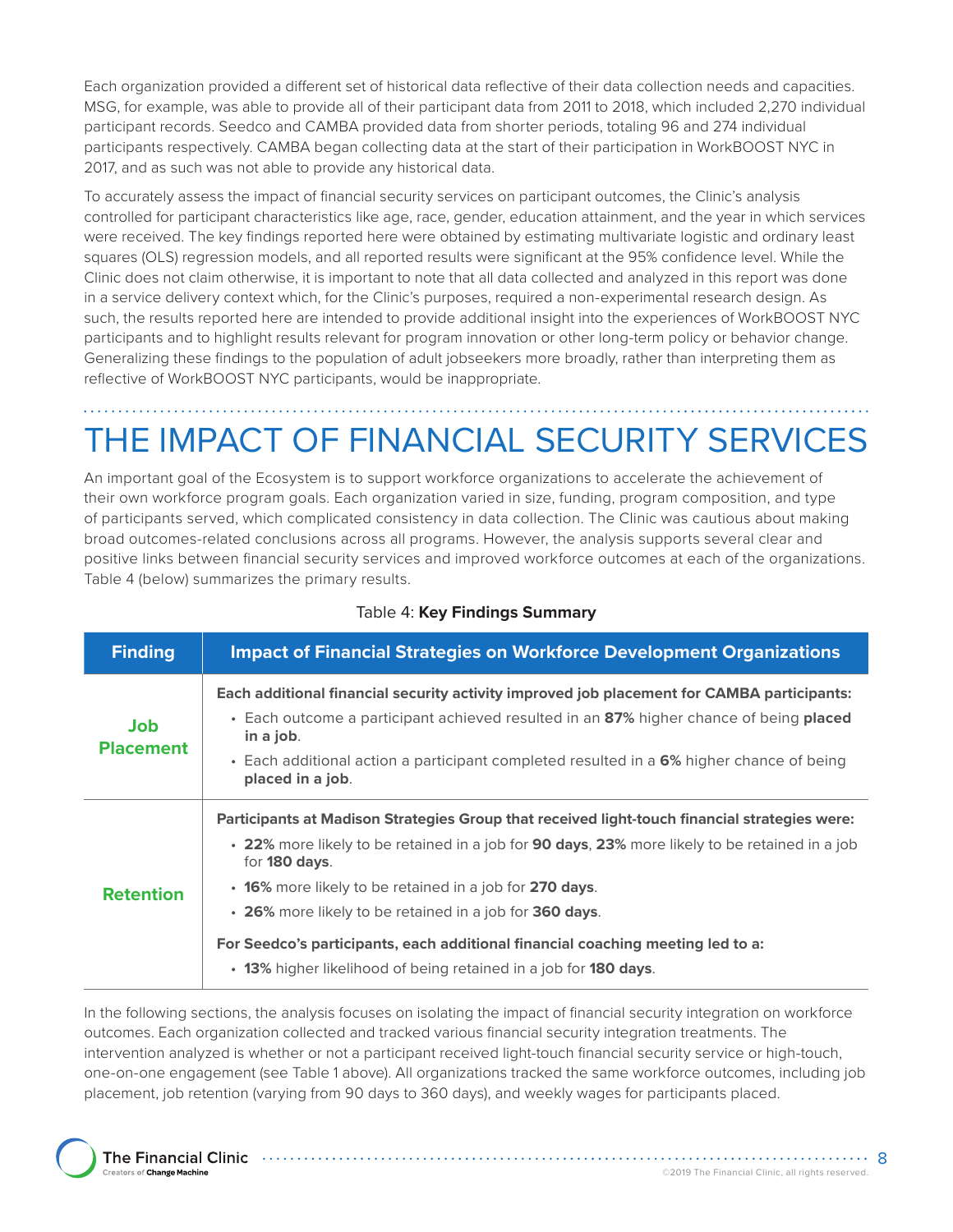### **Finding 1: Improved Financial Security Improves Participant Job Placement: CAMBA**

The Clinic's analysis found positive correlations between the total number of outcomes a participant achieved, the total number actions a participant completed in Change Machine, and higher job placement. Program participants worked with financial coaches to identify financial goals and created concrete action plans with a set of milestones to help them achieve those goals. Coaches and participants identified both the goals and action steps that are right for them, with the full knowledge that no two individuals have the same path to financial security.



Chart 1: **CAMBA Financial Outcomes Placement** 

Chart 2: **CAMBA Financial Actions on Placement** 



Chart 1 illustrates the relationship between the number of outcomes achieved by CAMBA participants and their chances of being placed in a job. Each additional outcome achieved, depicted along the x-axis, was associated with an 87 percent higher likelihood of being placed in a job. The red line in Chart 1 indicates a fifty-fifty chance of a participant being placed, with points above the line representing a greater than 50 percent chance of getting a placement.

Chart 2 visualizes a similar relationship, this time between the financial security milestones, or actions, a CAMBA participant completed and their likelihood of being placed (see Table 1, above, for examples of actions). Each additional action completed was associated with a 6 percent increase in placement. CAMBA's results suggest that at 18–20 completed actions, participants cross a tipping point and become more likely than not to be placed. This is depicted at the point where the trendline in Chart 2 intersects with the red line at the 50 percent probability mark. This result is of particular interest due to the unusual nature of CAMBA's Forward Focus program.

Forward Focus was envisioned as a distinctive partnership between CAMBA's homelessness prevention and workforce development programs,

and CAMBA used participation in WorkBOOST NYC to bring more robust support to housing insecure or homeless jobseekers. Financial security building likely looks different for a homeless or housing insecure jobseeker—the Clinic's results suggest that they might benefit more in their job search from achieving outcomes such as becoming credit visible, decreasing debt, becoming banked, and starting to build assets—because they are starting from more challenging and unpredictable circumstances than other populations served.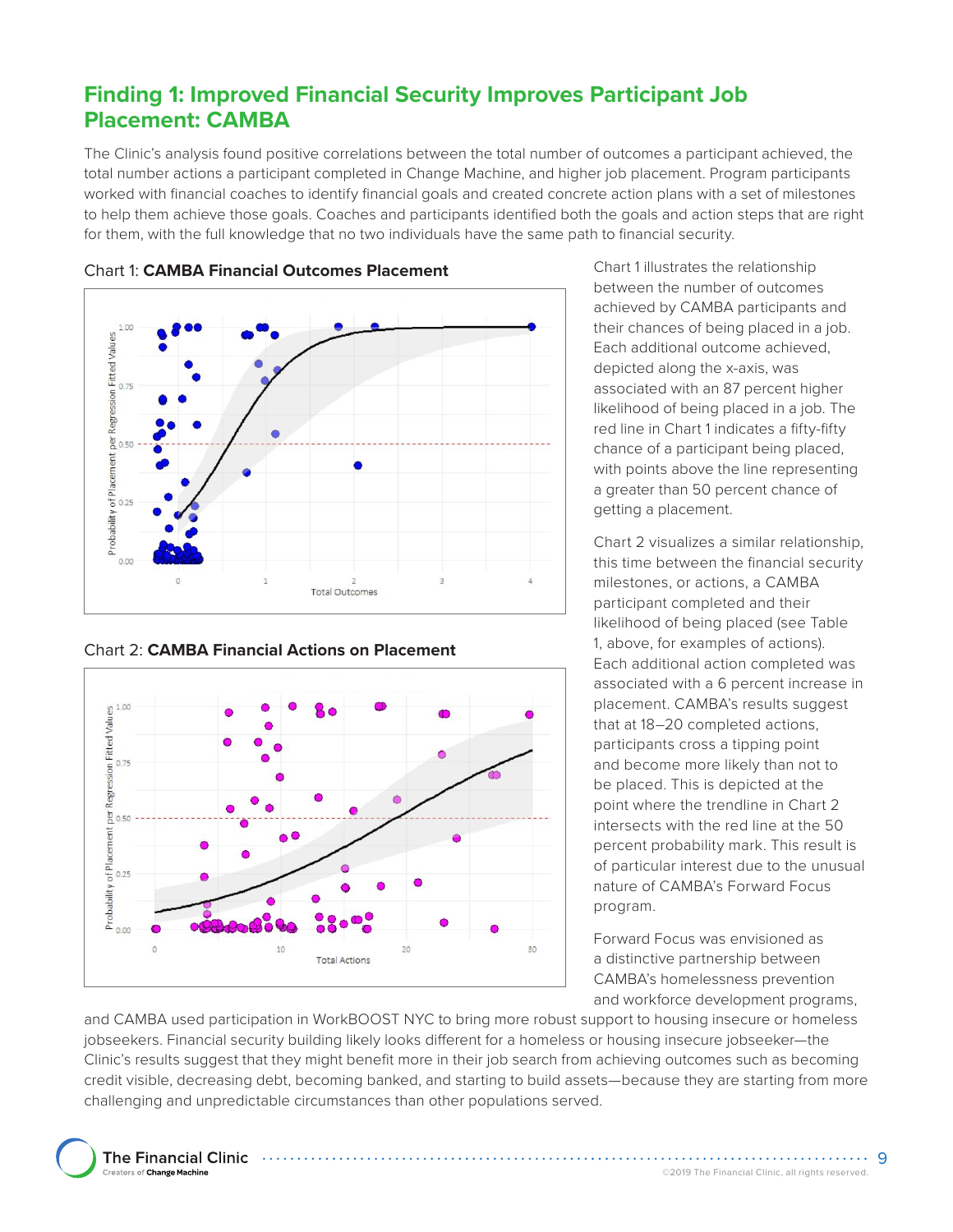Homelessness prevention program participants may also see more immediate benefits from developing and executing a set of action steps with a financial coach, possibly establishing an important foundation on which to conduct a more successful job search. This result could also indicate that participants completing more outcomes and actions possess certain intangible characteristics that correlate to achieving job placement. This is a primary reason why the Clinic's financial security model prioritizes helping participants set forward-thinking, asset-driven, passionately-held financial goals, rather than following a one-size-fits-all approach. The intangible motivation provided by a personally meaningful financial or career goal can propel participants to take on the challenges they face, increasing their likelihood of achieving long-term financial security.

### **Finding 2: Financial Security Services Improve Job Retention**

The analysis of WorkBOOST NYC data also found a significant and positive relationship between receiving financial security services and job retention. Light-touch financial strategies had a significant impact on retention at 90 days,



### Chart 3: **Madison Strategies Group Light Touch Services on 360-Day Retention**

### Chart 4: **Seedco Financial Coaching Meetings on 180-Day Retention**



180 days, 270 days, and 360 days post-placement. Chart 3 shows that those participants who received light-touch financial security services had a higher median likelihood of being retained in a job for 360 days. The difference between the solid lines within each box depicts a 26% increase in the probability of retention between the groups that did and did not receive light-touch services. These results strengthen the case for providing participants with even the most basic set of supports.

"Part of this is about obstacle removal. If you can take away a primary impediment to focusing on your work, then that's huge!" Alex Holt, the Ecosystem Ambassador for MSG, told the Clinic. "Financial strain for so many of our participants is like carrying around a burden, so if more in-work [financial security] support from employers can remove that burden—or lighten it at all—then it can have a significant impact." Holt also spoke of the power of financial security services to transform participants' relationships with their finances, rendering them more mentally available for work and more confident on the job. "Financial security makes it less likely that participants will be "knocked off course" by an emergency," Holt added.<sup>11</sup>

Analysis suggests that receiving light-touch services had a similar impact on Seedco's participants. Specifically, there was a positive correlation between the total financial coaching meetings a participant attended and 180-day retention. Chart 4 depicts this relationship, showing that as the number of meetings attended increased, the probability that a participant would be retained for 180 days increased as well.

When asked about the connection, Megan Perlleshi, CAMBA's Ecosystem Ambassador, noted the specific impact that financial security services may have on retention. She believes that the one-on-one,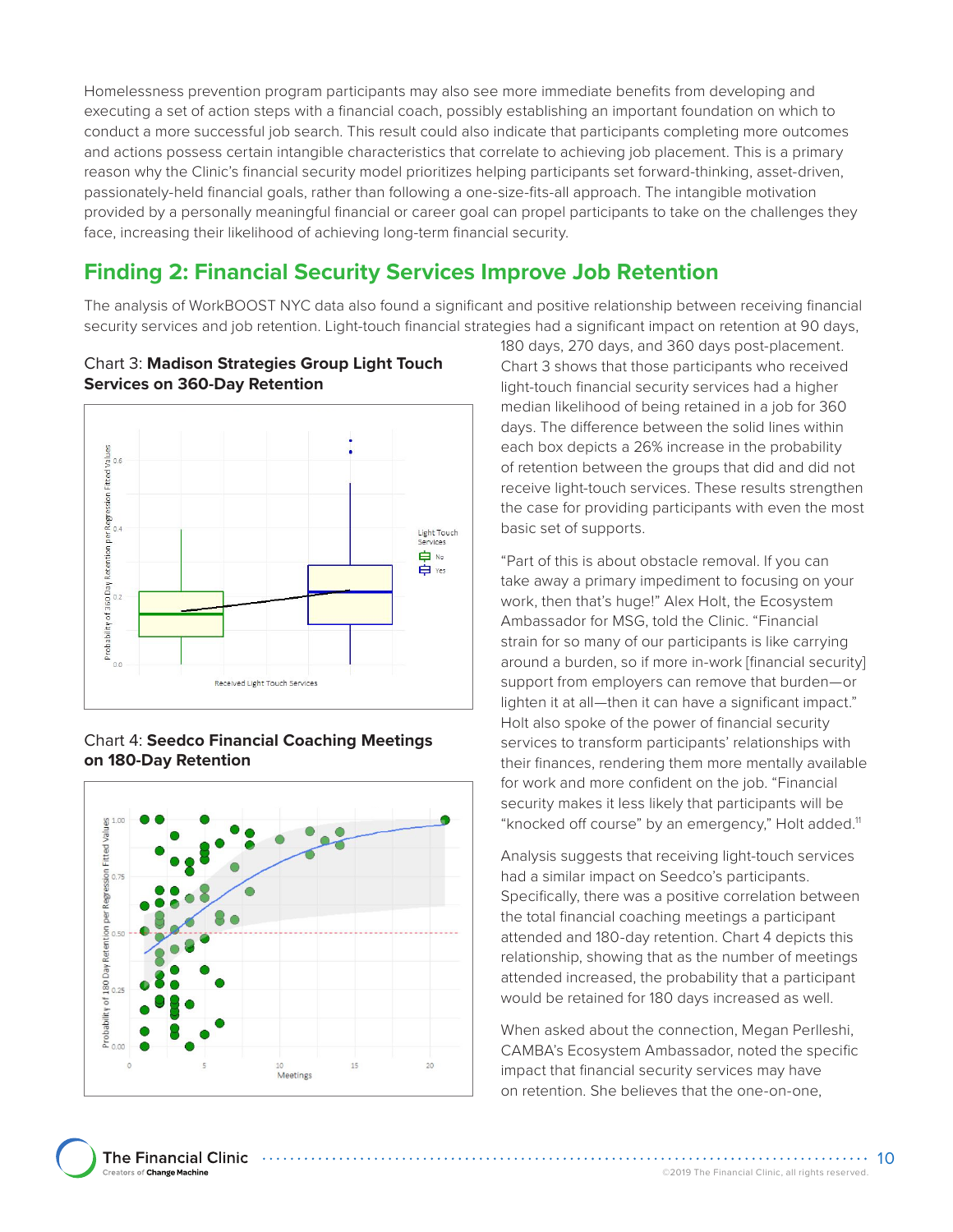participant-driven nature of financial coaching can assist participants in considering the role that work and career play in achieving personal goals beyond finances. She went on to explain that part of the value of coaching is to help participants understand how specific jobs will enable them to reach those personal goals, and that this can ensure they avoid taking a job that is not the right fit, to the benefit of themselves and their employer.<sup>12</sup>

These promising results demonstrate the potential benefits of integrating financial security services into workforce programs. Higher placement and improved retention build the long-term financial security of individual jobseekers and also significantly bolster the goals of workforce organizations themselves. The Clinic designed the Ecosystem model to maximize an organization's potential to achieve results like these by delivering comprehensive training and wraparound supports to organizations with the goal of sustainably embedding financial security services.

# KEY SUCCESS DRIVERS

A primary goal of the analysis in this report is to understand what supports, activities, or organizational characteristics most related to the successful integration of financial security services. The report now turns to an assessment of the most important factors and themes that participant organizations saw as critical to their outcomes.

### **Success Driver 1: Embedding, Not Layering**

A consistent message from participant organizations, as well as from Clinic staff supporting program implementation, was that success was contingent on fully committing to the integration of financial security work into existing services.

*"Financial security topics—rather than delivered separately from core workforce programming—can be directly [embedded] into a candidate's skill development and job search activity. For example, the process of checking credit reports can be used for a series of objectives. While learning key financial security information about credit, candidates also practice computer skills, learn how to navigate online applications, submit information electronically, and schedule follow-up actions based on their credit report. These same skills are transferable and often crucial in navigating the employment process from application to interview to hire."* 

–Alex Holt, **Madison Strategies Group Ecosystem Ambassador** 

Integration, rather than addition, of financial security services simplifies processes for frontline staff, making it easier to generate buy-in and reduce staff objections to adopting a new kind support. The Clinic's financial coaches argue that full integration increases program success by improving communication between staff members, helping them "get on the same page." This is also critical to facilitate sharing information and tools between frontline staff, especially in the early stages of implementation when financial security content might be new to many. Another successful strategy for full integration is to incorporate shared outcomes between financial security metrics and workforce development metrics, in which the most important outcomes serve a dual purpose of improving financial security as well as career mobility.

Ecosystem Ambassadors spoke to the importance of making the case to frontline staff that financial security is not an additional layer of responsibility stacked on top of the services they offer to program participants, but rather a way to enhance the impact of the support they already provide. WorkBOOST NYC partners cited the challenge of embedding financial insecurity without the proper supports of an on-site financial coach.

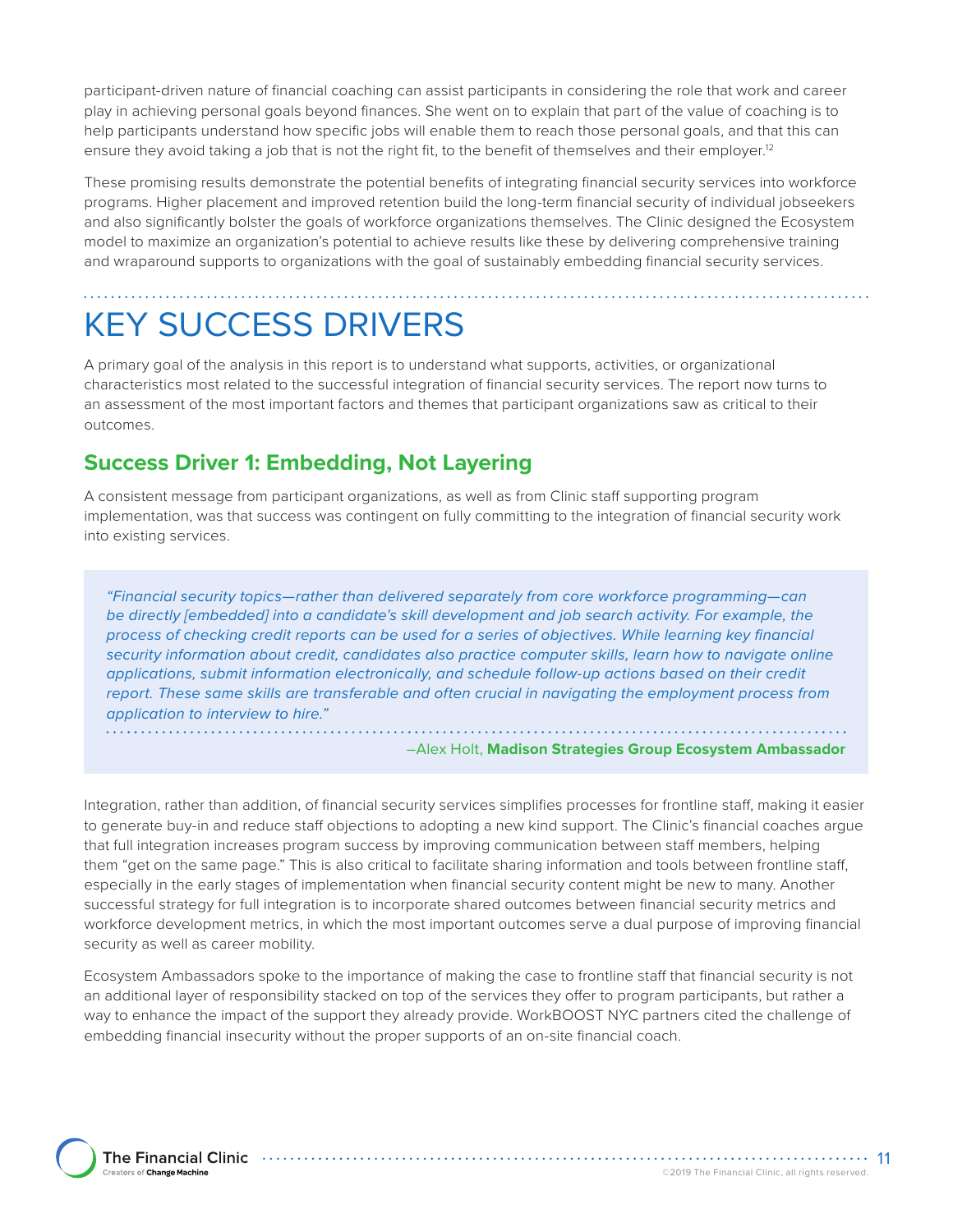Frontline staff with experience providing one-on-one counseling or similar kinds of services, the tools to conduct personal conversations about sensitive topics, and familiarity with the elements of participant-led counseling will likely have an easier time integrating new financial security content. Yet, program staff often feel uncomfortable diving into the weeds of the financial security issues that their participants are experiencing. Every organization participating in WorkBOOST NYC spoke to the importance of having an experienced financial coach on site to navigate difficult questions or topics, especially in the early stages of implementation. This is a vital resource for frontline staff as they become comfortable with the financial security framework and topic areas.

*"[We] incorporated financial security exercises and case studies into the pre-employment training component of our Youth Advancing in the Workplace training. These activities are designed to help jobseekers understand some of the financial challenges that can accompany full-time employment [e.g., wage garnishment, check cashing fees]. These group sessions complement one-on-one financial coaching sessions delivered both pre- and post-job placement."* 

–Alex Breen, **Seedco Ecosystem Ambassador** 

Lastly, the structure of the program can matter a great deal for the success of integrating financial security building services. The Clinic's experience has shown that there is no one-size-fits-all approach to integration, and the nature of the services already being delivered need to be taken into account when designing the integration strategy. The Ecosystem model provides a set of targeted organizational development sessions and other tools specifically aimed at helping partners assess where in their service delivery process the new content best fits.

For example, programs that already provide a large set of wraparound supports or have clear referral points for external services may have an easier time identifying the right points in the participant journey to introduce financial security building support. In WorkBOOST NYC, Madison Strategies Group was able to successfully make adjustments to their participant intake processes to integrate light-touch financial strategies directly into the workshops they offered. Flexibility and creativity are both essential factors in designing an integration strategy best suited to each program's strengths.

### **Success Driver 2: Cultivate Investment**

Expanding an organization's or program's work by integrating a new set of services requires alignment and commitment from both frontline staff and senior leadership on the value of financial security building. Program leadership must be able to articulate a clear vision for the added value that participation in the Ecosystem will yield, and demonstrate to staff a commitment to successful implementation. This is one of the key reasons why the role of Ecosystem Ambassador is critical.

The Ecosystem Ambassador must be capable of exerting multi-directional influence within the organization, managing up, down, and across functions to align the implementation of financial security services. The Ambassador should have the authority to make and enforce program and planning decisions, yet be close enough to the programs to be familiar with the details of implementation. While it is not necessary for Ambassadors to be the direct supervisors of frontline staff taking on the provision of financial security services, it is essential that they are able to hold staff accountable for meeting program milestones and have the ability to troubleshoot any roadblocks that arise. They must be able to make and implement substantive decisions regarding job descriptions, reporting relationships, and program design and possess the "soft power" to guide others in these processes.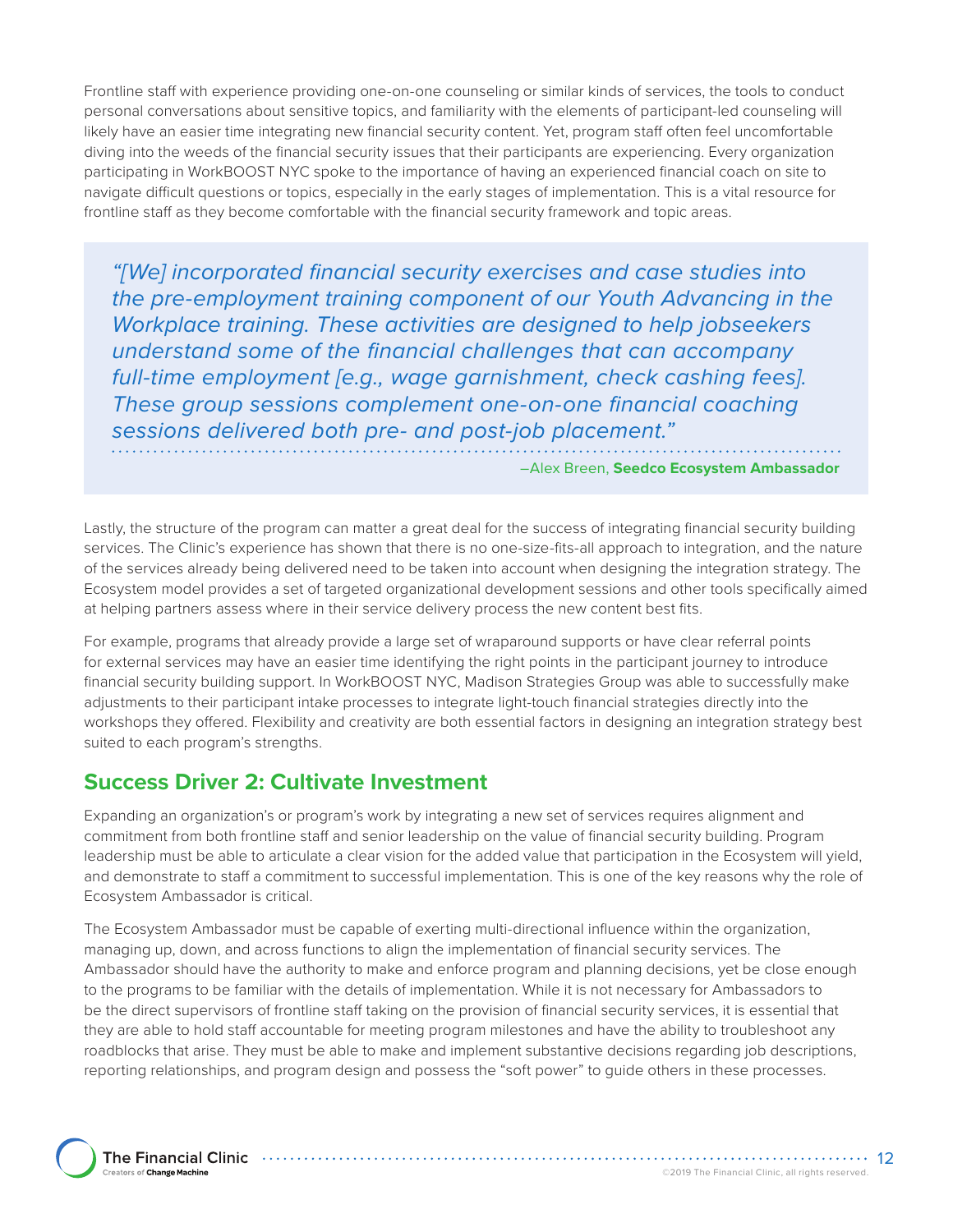*"For me, [starting at Madison Strategies Group] I only knew WorkBOOST—I came in and WorkBOOST was a thing, I didn't have an option, and I didn't want an option! WorkBOOST IS the thing! The Financial Clinic was such a resource. Change Machine itself was such a jam-packed resource, but definitely having the trainings and support from my supervisors and my staff to attend those web-based data trainings, those are all really helpful in not only implementing it into our process but being able to provide adequate if not better services in those processes."* 

–Ariana Vega, Data Associate, **Madison Strategies Group** 

For WorkBOOST NYC organizations, the greatest challenges were maintaining staff commitment to offer and deliver light-touch financial strategies and ensuring that those actions were tracked appropriately. Holding staff accountable to achieve outcomes was challenging for every program, but the most successful were able to assess the problem areas and act quickly to address them. As one Clinic coach observed, "Ambassadors must be willing and able to identify where any gaps in implementation are and communicate these to the Clinic's team so they can receive the support they need."

While the importance of managing up to senior leadership and down to frontline staff may be obvious, the importance of cross-functional influence is perhaps a more nuanced insight. Full integration of new services will likely impact other areas of the organization over which the Ambassador might not have control, requiring the Ambassador to cultivate investment from other programs to make the project a success. Programs that already had built-in robust referral networks tended to succeed better in full integration. In addition, every Ambassador described the difficulty of carving out dedicated funds from existing support to maintain financial security services going forward, despite universally believing in the outsized impact it has on program participants. Each program that takes on financial security needs to develop a plan with its colleagues to make the case to current and future funders about the value of financial security strategies and think creatively about using program data and participant experiences to those ends.

Lastly, one of the most important insights is that every program integrating financial security services is unique and must navigate its own challenges and opportunities to find the path to success. The Ecosystem model is designed in a way that allows the Clinic to work closely with the Ecosystem Ambassador and frontline staff to create an implementation plan that fits that organization's program structure. This flexibility—on both the part of the Clinic and participant organizations—and preparedness to lead and manage a change initiative is key to success.

### **Success Driver 3: Embrace the Data**

A key aspect of successfully integrating financial security building content is the capability and willingness to adapt data collection and program evaluation processes to track the right participant information through a database or data collection software.. Part of the innovation of Change Machine is that, as a Salesforce-based platform, it is meant to improve participant data collection and accessibility, potentially supporting the data needs of the organization beyond the programs through which financial security content is delivered. WorkBOOST NYC's experience shows that the baseline data capacity of the organization or participating program has an important but complicated relationship with the successful integration of financial security services.

The Clinic's experience in WorkBOOST NYC suggests that, at a minimum, embedding organizations must have a culture that understands and embraces the use of data to track and evaluate program success. This means that organizational leadership must set the tone by communicating the importance of robust data collection and management practices, and supervisors need to support frontline staff to ensure that participant data is entered properly. If the organization has an existing robust data collection infrastructure, it is critical to thoughtfully adapt those processes to include participant financial data that is key to financial security services. The most successful programs are those that have a moderate baseline capacity for data collection and evaluation, but have either less developed or sufficiently flexible systems to incorporate new data collection systems or adapt current ones to track mulitple levels of progress and outcomes achievements.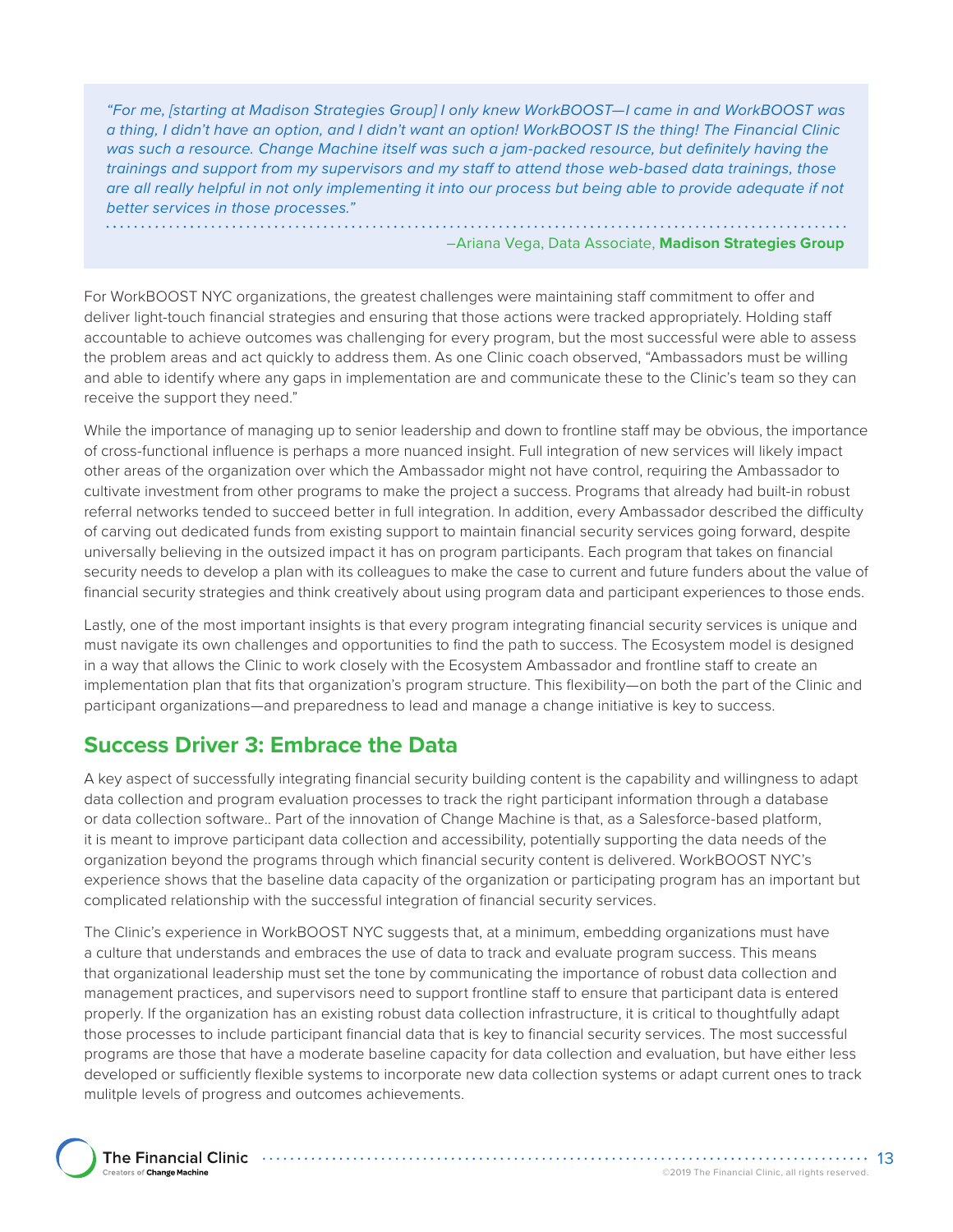Embedding programs coming to the Ecosystem with more capacity and staff dedicated to data collection and maintenance are better positioned to sustain the added complexity of both maintaining data entry and merging between the multiple platforms, especially the the program's existing data systems. Change Machine is purposely built to make these particular tasks easier, and planned updates will only enhance the support available. For organizations less willing or able to embrace a data-oriented culture, entering participant financial information and tracking light-touch financial actions are more likely to be seen as supplemental or unrelated tasks alongside other data entry responsibilities. This can lead to poor data collection and may reduce staff bandwidth for delivering services.

CAMBA's experience with data collection in WorkBOOST NYC best illustrates the benefits of starting with fewer data collection processes, allowing Change Machine to form the foundation of participant data tracking and management. Program staff saved time that would have been spent entering their participant data into two systems, and did not need to reconcile separate records. This left more time that could be spent supporting participants. However, the organization needed to significantly customize the Change Machine platform in order to track both workforce development and financial security metrics and at times found this challenging.

MSG lies on the other end of the spectrum in terms of data and evaluation capacity. The organization had staff devoted specifically to data, which made it easier for the organization to collect and reconcile data in Change Machine as well as MSG's existing data management system. The additional staff time and resources MSG was able to commit meant that staff could enter program participant data into the platform efficiently—in addition to tracking participant information elsewhere—without distracting from providing financial security services.

These contrasting experiences illustrate the dynamic relationship between data capacity and program success within the Ecosystem. The Clinic anticipates that organizations lying at various points in between—programs with somewhat developed participant data entry and tracking capacity, but without dedicated data entry time or staffwill struggle more to keep pace with data entry and consolidation requirements. This risks overloading frontline staff with a backlog of participant data entry tasks that take away from their time from both mastering financial security building content and delivering it to participants. The design of the Ecosystem allows for the financial coach role to support the program with many data entry tasks, but this also necessarily distracts coaches from providing the deeper coaching support that their role is meant to offer.

The Clinic's assessment of the challenges created by this dual data entry dynamic have directly informed the upcoming fintech updates. By transitioning to a stand-alone application within the Salesforce AppExchange, platform licenses will seamlessly integrate the financial security elements of participant data collection into the existing data structures that organizations already use to collect participant data on Salesforce. The new platform will also enable organizations to customize many more aspects of data collection. In addition to innovations designed to make participant data entry easier, the transition to a Salesforce application will expand the use of Change Machine by prospective financial security service providers and eliminate a substantive barrier for many to integrating those supports into existing programs.

The preceding sections describe the most exciting results from the WorkBOOST NYC program and some of the key organizational practices that support these outcomes. Workforce professionals committed to improving the financial security of their program participants described the deep and meaningful impact that financial security services can have on their future success. Combined with the quantitative program results, these insights should encourage a consideration of the broader impact on a participant's well-being, financial and otherwise, and how best to communicate this value to non-practitioner audiences.

Employers are a key stakeholder in this conversation. In the following section, the Clinic argues that results from WorkBOOST NYC should compel interest from private sector actors in financial security services, not just for their workforce partners, but as a strategy to employ themselves to improve their bottom-line.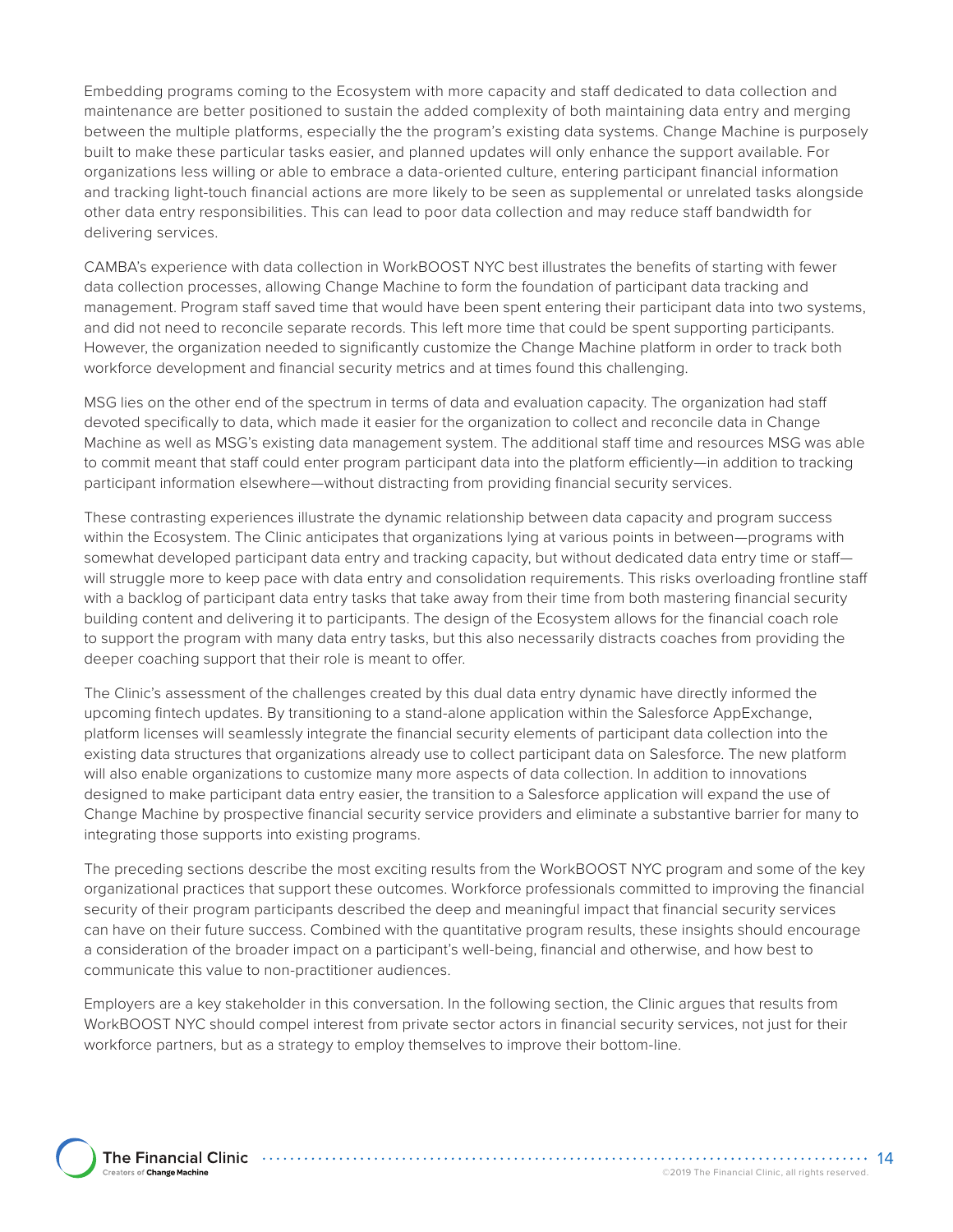# MAKING THE CASE TO EMPLOYERS

WorkBOOST NYC partners consistently emphasized that helping employers understand the impact of their programs—as well as the barriers that jobseekers already face—is a major challenge in the field. Engaging their employer partners around the financial security strategies they integrate is no different. While all WorkBOOST NYC partners contend that the impact of their services on employers' "bottom line" was the single most powerful message, they readily acknowledged that their employer partners rarely tracked turnover or retention rates on which to build or root that message. Moreover, every WorkBOOST NYC organization agreed that accurately assessing the impact of its work is a gap in existing evaluation frameworks, especially for those program effects that are more difficult to measure, like soft skill development or financial security.

Because the analytical and evaluation frameworks to measure financial security—for both employers and the workforce programs that support them—are wanting, this section first reviews what worked. When WorkBOOST NYC partners engaged their employer partners where graduates were more financially secure, what messages and reasoning resonated? The section will then turn to an assessment of how building the financial security of participants influences turnover costs, arming workforce organizations that are embedding financial security work with a new data point to influence employers' understanding of their own "bottom line."

### **Where Have Practitioners Had Success in Making the Case to Employers?**

### **FINANCIAL STRATEGIES BUILD CRITICAL SOFT SKILLS**

Identifying and tackling financial difficulties hones "executive function" skills. As one Ecosystem Ambassador described, the constituent elements of the financial coaching relationship, like making a budget, familiarizing oneself with a credit report, and setting goals, all help participants increase feelings of control and self-efficacy. Navigating financial challenges is difficult, and for low- to moderate-income jobseekers in, or emerging from, a challenging financial situation, it can be even more difficult. Working with a financial coach to diagnose problems, define personal goals, and create actionable steps to achieve those goals builds confidence in one's capabilities and helps sharpen critical problem solving skills that are useful in one's career and personal life.

Improved executive skills directly add value to participants' future employers by increasing employees' critical thinking, agility, and capacity for self-direction in the workplace, possibly reducing demands on time and stress for managers and line supervisors. As hiring managers themselves, CAMBA's program staff remarked, they see a strong connection between financial security building, financial coaching, and developing prepared and focused jobseekers capable of presenting confidence and a sense of purpose—qualities especially attractive to employer partners.

### **NAVIGATING THE "BENEFITS CLIFF"**

*CCAMBA's Ecosystem Ambassador specifically called out the role of financial coaching in building what she calls "executive skills," a concept that combines the ability to identify goals with the capability to make decisions aligned with completing them in difficult or unclear situations: "Working on executive skills all has to do with being better at organizing and planning, self monitoring, and initiating tasks all of these skills are relevant to getting a job and [becoming] more financially secure."*

Means-tested support programs like housing assistance and Temporary Assistance for Needy Families (TANF) can be affected by a change in individuals' earnings when they take on new jobs. If this is not taken into account, it can severely damage a participant's chances of achieving long-term stability. Until a public policy solution to this challenge is found, both workforce programs and employers must consider the reality of this "benefits cliff."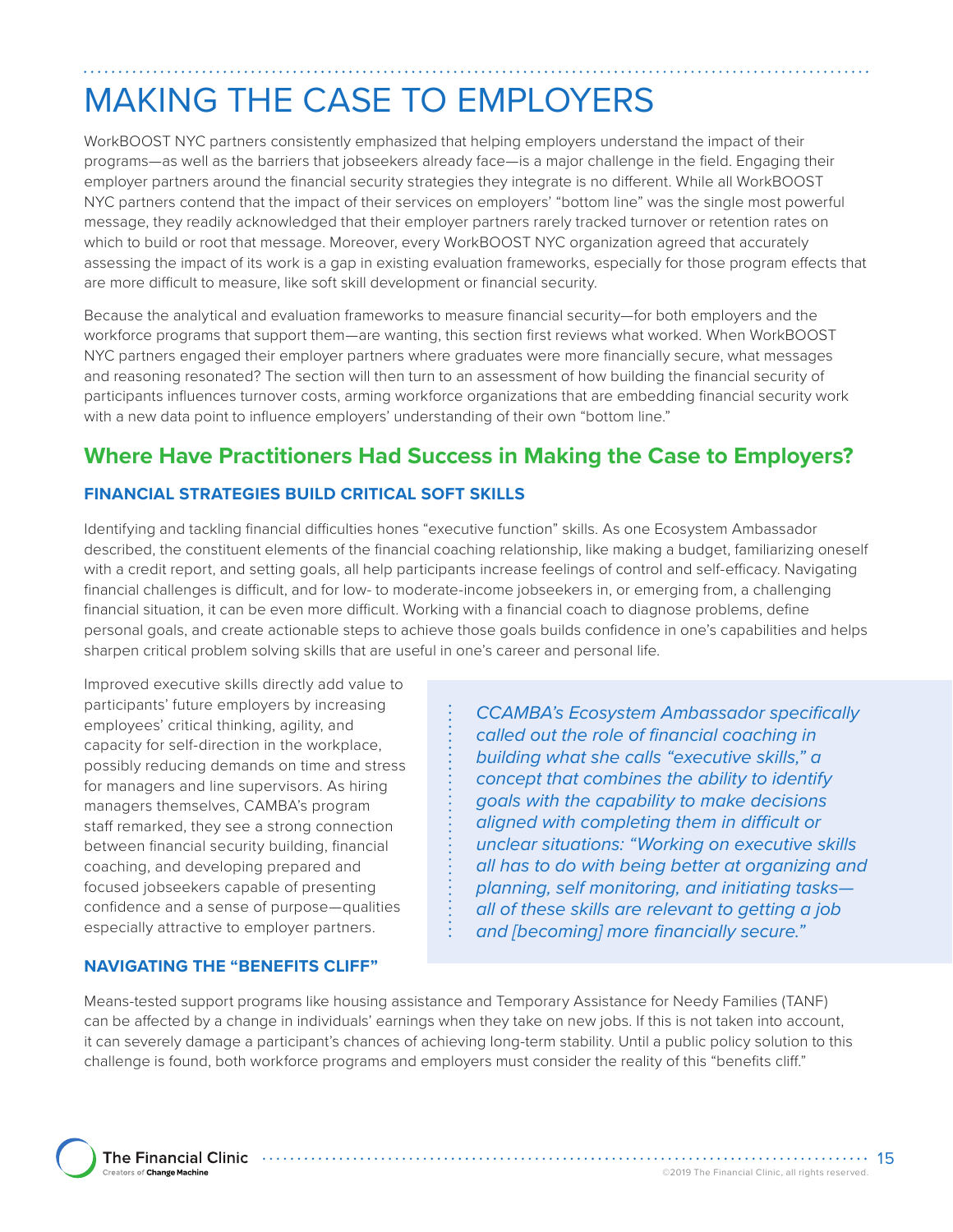WorkBOOST NYC Ecosystem Ambassadors shared the belief that the benefits cliff is a significant factor in a number of participants' decision to leave a new position prematurely, which can be a real setback to achieving financial security. Navigating the various programs and their many requirements can be challenging, and the impact of starting a new job can sometimes be difficult to assess beforehand. The additional support offered when financial security strategies are properly embedded into a workforce development program is essential to avoid potentially costly situations, such as when a job opportunity might actually negatively impact the financial security of a jobseeker, increasing their stress burden and reducing their likelihood of retention. The reality of this challenge, the Clinic was told, is not always easy to communicate to employer stakeholders, but is critical to their understanding and evaluation of employee performance. WorkBOOST NYC partners all suggested that bridging this information gap is a critical function of their programs, and that the trust employers put in them has allowed them to raise employer awareness of and openness to tackle the issues low-income jobseekers face.

### **COACHING CLARIFIES GOALS, IMPROVES JOB FIT, AND MAKES FOR ENGAGED EMPLOYEES**

Financial coaching can create an improved sense of clarity on the part of jobseekers regarding the ultimate goals they have for their career. Reducing the pressure of financial insecurity where possible and establishing a sense of personal priorities can reduce the risk that individuals commit to jobs that may not be right for them. Ecosystem Ambassadors suggested that this type of clarity regarding personal goals is important for reducing needless turnover both for a private sector partner and for the participant. If a jobseeker takes a job that is misaligned with their life circumstances and goals, not only is that person much more likely to end up re-seeking placement support, but there could be a number of subsequent effects that complicate the individual's financial life as well.

Improving job fit through clarifying goals not only impacts retention but, as highlighted in interviews with Seedco, has the potential to improve career advancement, which can also translate into higher wages. For the young adult participants Seedco serves, using financial coaching as an opportunity to support participants in aligning personal, financial, and career goals in the early stages of their careers is critical to their long-term success and financial security. Employers too, the Clinic was told, see the value in these results and understand that hiring workforce graduates with more defined goals has the potential to increase their engagement and commitment to the job and reduce their chances of leaving prematurely. Calibrating evaluation frameworks to better measure these dynamics—as well as thinking of participants' long-term success—remains a challenge, but every WorkBOOST NYC organization agreed that it is critical for the workforce field going forward.

### **The "Bottom Line": How Building Participants' Financial Security Reduces Employers' Costs**

MMany of the industries in which workforce organizations commonly place program participants are operating with thin margins. While every area of program success discussed above impacts business success, at times the full scope of added value can be difficult to quantify. WorkBOOST NYC Ecosystem Ambassadors told the Clinic the same: Sometimes the most significant and transformative results of their work can be the hardest to measure. However, the insight that improved financial security improves participant retention is a more straightforward finding that should excite all employers. High turnover is costly to businesses of all sizes, including much more than just the hard financial cost of replacing employees that leave prematurely.

In an effort to add real-world context to these findings, the Clinic performed a rough calculation of the cost of employee turnover and estimated the yearly savings an employer could expect if they were to increase retention by roughly the same amount seen in the evaluation of WorkBOOST NYC.

The time spent by managers and human resources staff to replace a departed employee, even those earning near minimum wage in New York City, can vary by industry and position. Many elements of hiring are standardized, but the valuable time required to refine a job description, conduct interviews, and check references still adds up. Taking the common activities and staff time needed into account, the Clinic's estimates suggest that hiring, on-boarding, and training a replacement of an entry-level worker could cost a company up to **\$6,860** in administration and staff time.13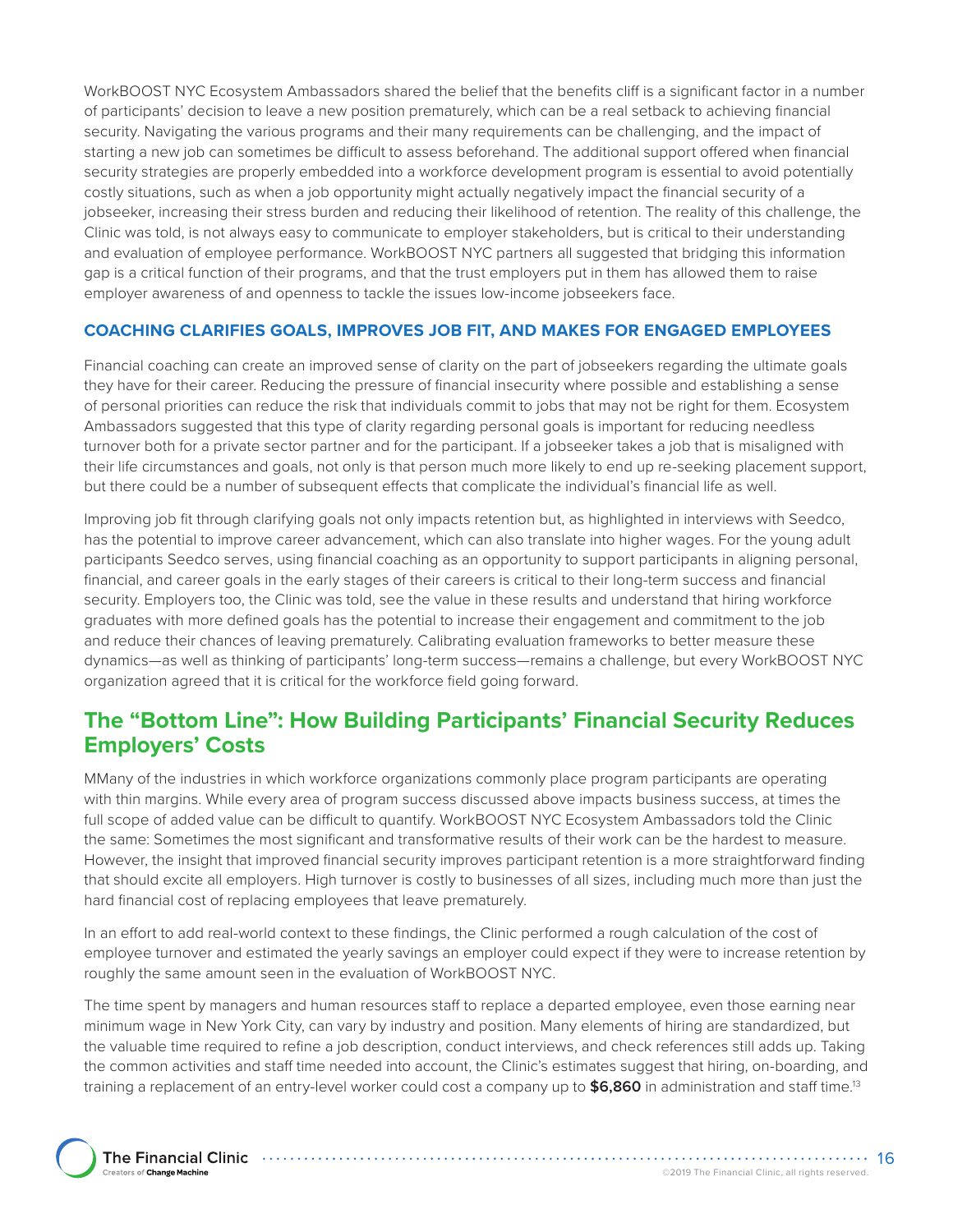In addition to these tangible, hard cost savings, improving employee retention has wider positive impacts for the employer. High turnover can have significant impact on team dynamics, reducing engagement and productivity, and can increase perceptions of instability and precarity among other employees.14

As employers know too well, even jobs that may seem routine and "low-skill" are often anything but, and retaining institutional knowledge and familiarity with processes and procedures can have a huge impact on the functioning of the company. Unanticipated turnover can also reduce the skill-mix of teams, causing disruption in services, a decrease in quality, or lost business opportunities. In today's economic environment, a tighter labor market will add to the difficulty many businesses already report in finding the right employees with the right mix of technical and professional skills to fill open positions. In current labor market conditions, jobseekers are able to be more selective in their search, and well-placed employers are able to compete more intensely for them. Investing in reducing avoidable turnover is an imperative for long-term business success. While these "soft" costs can be difficult to quantify, the Clinic's estimates suggest that they could add an additional **\$2,100** to the overall cost of turnover per employee and, depending on the industry and position, may be even higher.

Seedco has conducted a deep dive on turnover costs, working with Social Finance, a national nonprofit organization dedicated to mobilizing capital to drive social progress.15 In interviews, staff noted that conveying the value of this work in a compelling way centers on connecting the increased financial security of jobseekers with calculations of cost savings for employers. The two organizations' research brief, "Making Entry-Level Talent Stick," joins a growing body of research and periodicals that examine the costs of employee turnover. This report uses current thinking in developing a methodology to come up with a standard cost of turnover that can be used to better understand how the results apply to employers.

The Clinic's analysis shows that participants at MSG who received light-touch strategies were 23 percent more likely to be retained after 180 days in their new placement than those participants who did not receive light-touch support. For Seedco's program participants, each additional meeting with a financial coach increased their chances of being retained after 180 days by 13 percent.<sup>16</sup> MSG places around one-third of their participants in "Accomodation and Food Service" positions, while Seedco places nearly all of their participants in the same industry. According to the Bureau of Labor Statistics (BLS), these jobs have a seasonally-adjusted turnover rate of about six percent monthly.<sup>17</sup>

Using MSG's improved retention numbers as a guide, the Clinic expects that more financially secure employees could lower the 180-day turnover rate for a food service business from 37.8 percent to between 29.1 percent and 32.9 percent. This means that an average food service business with 25 employees could see a total savings of **\$18,000–\$36,000 per year**. 18

# **CONCLUSION**

WorkBOOST NYC demonstrates the promise of integrating financial security strategies directly into the existing services of workforce programs. WorkBOOST NYC program participants saw improved job placement after working with a financial coach, and were more likely to stay in their job—validating what both practitioners and academics have previously identified:

Financially secure jobseekers are more successful, and financially secure employees are a boon to the employers that hire them. Financial security strategies can reduce financial strain, build confidence and executive skills, and clarify individuals' personal goals in ways that benefit them beyond their finances.

While recent indicators suggest that the U.S. economy continues to strengthen, the pace of job growth has begun to slow, and many low- to moderate-income individuals continue to feel significant financial strain. Growing

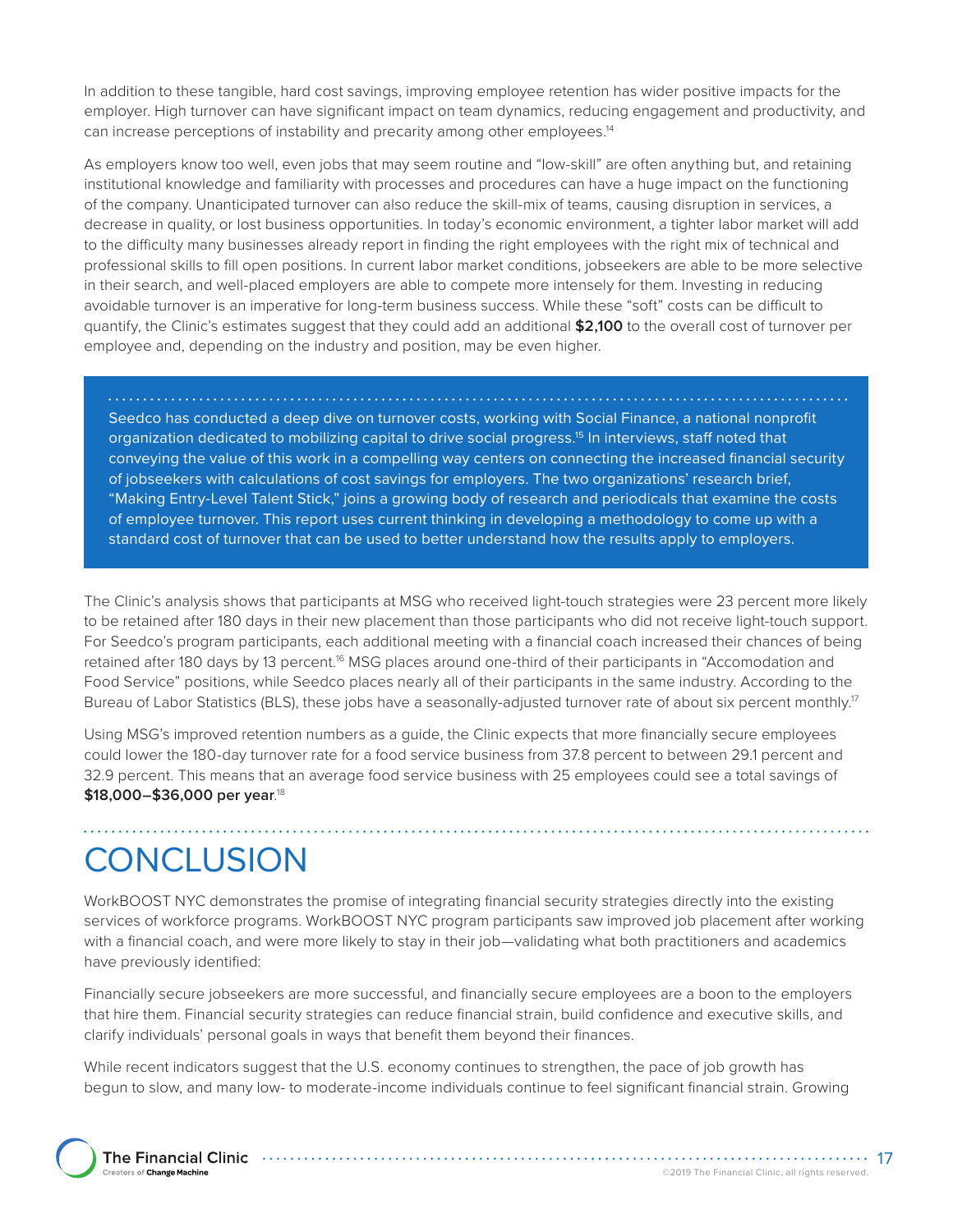economic uncertainty, combined with long-term changes in the American labor market such as automation, is putting downward pressure on wages and raising difficult questions about the future of work. Both workforce development organizations and community-oriented nonprofits have a critical role to play in offering the financial strategies and support needed to build a financially secure America.

The results reported here suggest that employers too should take seriously the role that they can play in ensuring their employees are minimizing the stress and distraction of financial insecurity. Preparing for the economy of the future will require dedicated and coordinated support for jobseekers and employees from a number of civic and private sector actors. This report demonstrates just one of the many ways that increased financial security can improve the lives of working people while supporting a business's bottom line.

The lessons and best practices learned from WorkBOOST NYC will be applied and deepened in the Clinic's next New York City workforce-focused Ecosystem. With generous support from The Pinkerton Foundation and The New York Community Trust, the Clinic—in partnership with JobsFirstNYC—launched SectorBOOST: a financial security Ecosystem that brings financial coaching services to young adult jobseekers at eight workforce development organizations in New York City. The Ecosystem includes members of JobsFirstNYC's Young Adult Sectoral Employment Project (YASEP) and is expected to reach more than 900 young adults, ages 16 to 24, over the next two years and to increase the capacity of participating organizations to deliver similar coaching services in the future. In addition, the Clinic hopes to expand its policy work by supporting asset limits policy reform through SectorBOOST.

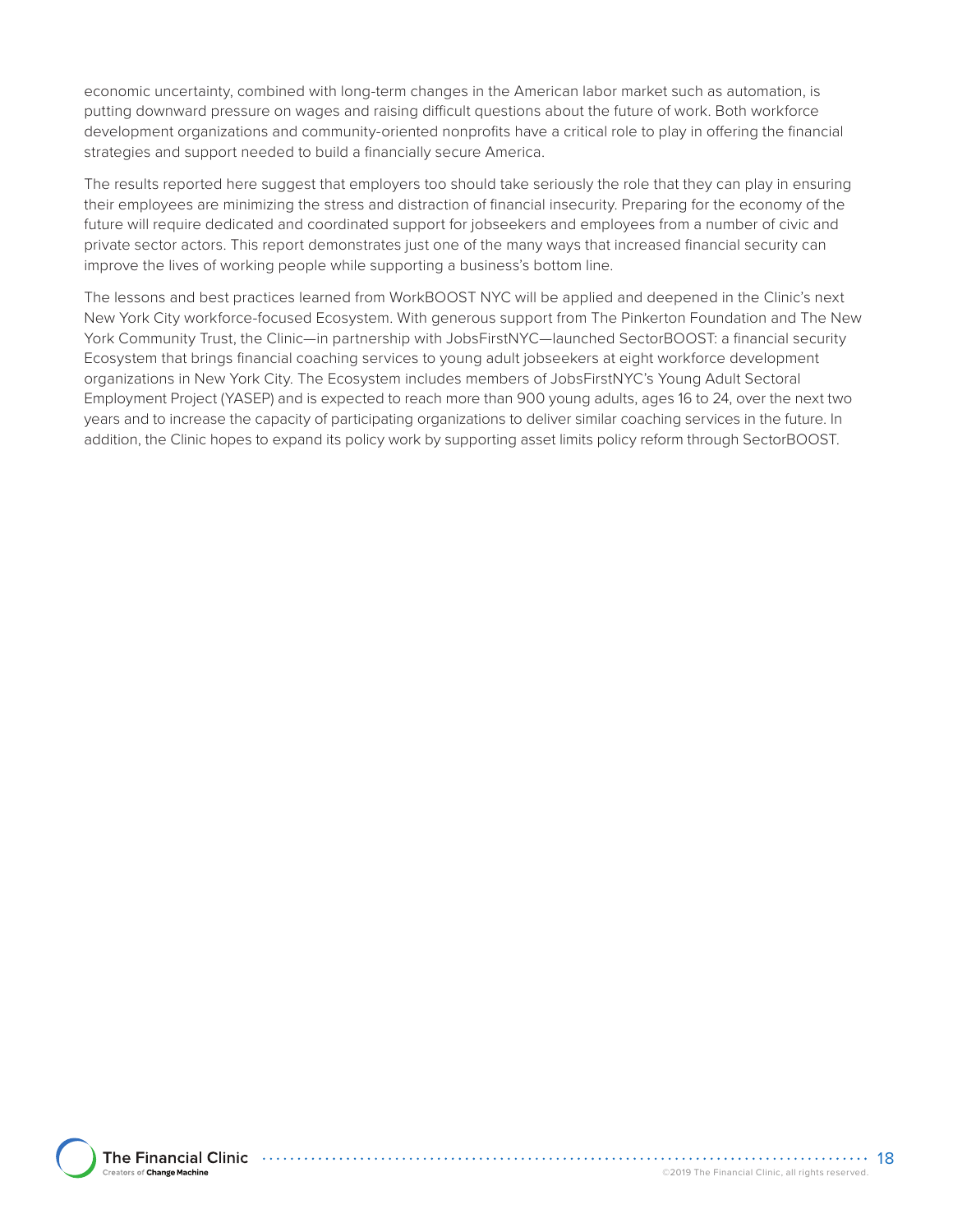# ENDNOTES

- 1 In 2018, Madison Strategies Group announced that it would be consolidating its workforce development programs to its Tulsa, Oklahoma offices. This decision came after the conclusion of WorkBOOST NYC, including the services and data collection activities that form the basis of this report.
- 2 Brown, Steven K. and Breno Braga. 2019. "Financial Distress Among American Families: Evidence from the Well-Being and Basic Needs Survey." *Urban Institute* [https://www.urban.org/sites/default/files/publication/99771/financial\\_distress\\_among\\_american\\_families\\_1.pdf.](https://www.urban.org/sites/default/files/publication/99771/financial_distress_among_american_families_1.pdf )
- 3 Meuris, Jirs and Carrie Leana. 2018. "The Price of Financial Precarity: Organizational Costs of Employees' Financial Concerns." *Organization Science*. 29(3): 398–417.
- 4 "When is More Not Extra?: Effective Strategies for Financial Security." *The Financial Clinic and The Corporation for a Skilled Workforce (CSW).* 2017. [https://thefinancialclinic.org/wp-content/uploads/2017/12/TFC\\_CSW\\_ExecutiveSummary.pdf](https://thefinancialclinic.org/wp-content/uploads/2017/12/TFC_CSW_ExecutiveSummary.pdf).
- 5 Smith, Rebecca, Mae Watson Grote, and Karina Ron. 2011. "Scaling Financial Development: Improving Outcomes and Influencing Impact." *The Financial Clinic*. <https://thefinancialclinic.org/wp-content/uploads/2015/04/scaling-financial-development.pdf>.
- 6 For additional information on why providing "more" services does not have to mean extra work, see The Financial Clinic's 2017 report with The Corporation for a Skilled Workforce: "When Is More Not Extra?: Effective Strategies for Financial Security."
- $^7\,$  For more information on The Financial Clinic's financial coaching framework, visit the Clinic's website: [https://thefinancialclinic.org/](https://thefinancialclinic.org/solution/direct-service/) [solution/direct-service/](https://thefinancialclinic.org/solution/direct-service/). The Clinic's coaching model was the subject of the financial security field's first randomized controlled trial (RCT) that demonstrated the impact of financial coaching. See Theodos, Brett, Christina Plerhoples Stacy, and Rebecca Daniels. "Client led coaching: A random assignment evaluation of the impacts of financial coaching programs." *Journal of Economic Behavior and Organization*. 155 (2018): 140–158.
- 8 Participants that are "credit invisible" have extremely limited credit history and those that are "credit unscorable" have a limited or thin credit file. See analysis of Change Machine data in "When is More Not Extra?" brief series.
- 9 See, for example, Duran, Angela, Jennifer Brooks, and Jennifer Medina. 2013. "Integrating Financial Security and Asset-Building Strategies into Workforce Development Programs." Prosperity Now. [https://prosperitynow.org/resources/integrating-financial-security-and-asset](https://prosperitynow.org/resources/integrating-financial-security-and-asset-building-strategies-workforce-development)[building-strategies-workforce-development](https://prosperitynow.org/resources/integrating-financial-security-and-asset-building-strategies-workforce-development) and Commonwealth. 2018. "Financial Security in the Workplace" [https://buildcommonwealth.](https://buildcommonwealth.org/assets/downloads/Financial_Security_in_the_Workplace.pdf) [org/assets/downloads/Financial\\_Security\\_in\\_the\\_Workplace.pdf,](https://buildcommonwealth.org/assets/downloads/Financial_Security_in_the_Workplace.pdf) Accessed April 2019
- 10 "Semi-structured" refers to the practice of asking interviewees a consistent set of pre-prepared questions, while allowing the conversation to deviate from this protocol based on new information or insights that arise over the course of the interview.
- 11 This insight supports academic research on the subject, see Meuris, Jirs and Carrie Leana. 2018.
- $12$  No significant correlation between financial security services and retention was established in CAMBA's data, although this is likely because both the Forward Focus program and their data collection processes were new when the Ecosystem began.
- <sup>13</sup> Full cost of turnover estimates are reported in Appendix A. These estimates were calculated using Future Fuel's "Churn Calculator" and are comparable to a number of similar calculators available to help HR professionals better understand the impact of employee turnover. More information about Future Fuel's Churn Calculator Worksheet can be found here: [https://futurefuel.io/churn-calculator/.](https://futurefuel.io/churn-calculator/) The Clinic also surveyed a number of comparable worksheets, including The Aspen Institute's recently released Cost of Turnover Tool: <https://www.aspeninstitute.org/publications/cost-of-turnover-tool/>.
- 14 See, for example, Ton, Zeynep and Robert Huckman. 2008. "Managing the Impact of Employee Turnover on Performance: The Role of Process Conformance." *Organization Science* 19, no. 1: 56-68.
- 15 Babbitt, Andrew and Jake Segal. *Making Entry-Level Talent Stick: Is There a Market for Lowering Turnover in Small and Mid-sized Businesses?*  Social Finance. April 2019 [https://www.seedco.org/wp-content/uploads/2019/04/2019\\_Making-Entry-Level-Talent-Stick\\_Digital.pdf](https://www.seedco.org/wp-content/uploads/2019/04/2019_Making-Entry-Level-Talent-Stick_Digital.pdf)
- <sup>16</sup> On average, participants at Seedco had 4-5 meetings with a financial coach.
- <sup>17</sup> See "Job Opening and Labor Turnover Survey" data from the Bureau of Labor Statistics: [https://www.bls.gov/news.release/jolts.a.htm,](https://www.bls.gov/news.release/jolts.a.htm) Accessed April 2019.
- 18 These results are in line with other standard estimates of turnover cost. The Society for Human Resource Management (SHRM) reports that on average replacing an employee costs a company 6 to 9 months of their salary. At NYC's \$15/hr minimum 6 to 9 months of annual salary lost to turnover costs would range from \$15,600-\$23,400. The Center for American Progress (CAP) finds that the average cost to replace an employee is 16% of annual salary for high-turnover, low paying jobs.